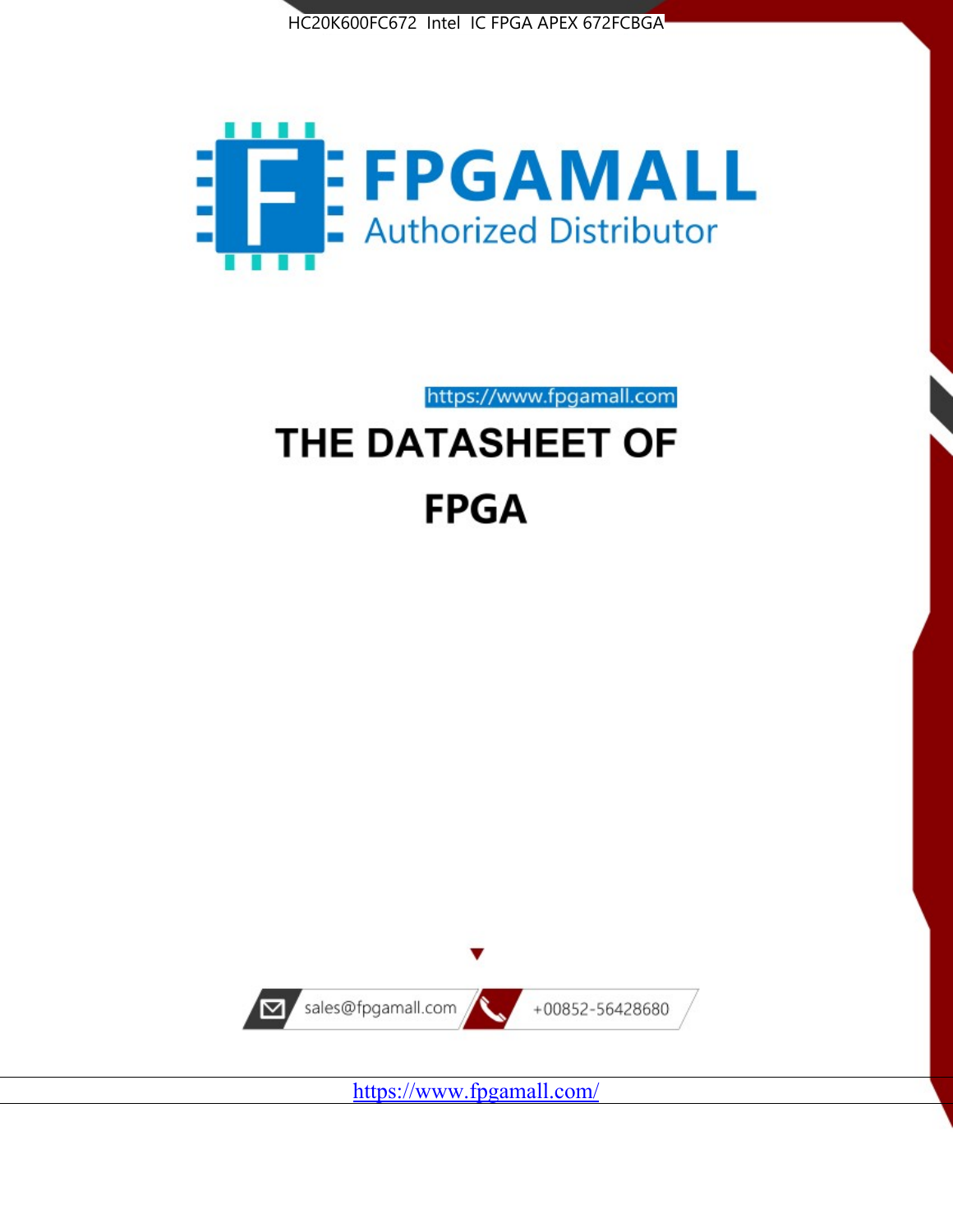HC20K600FC672 Intel IC FPGA APEX 672FCBGA



# **Section II. HardCopy APEX Device Family Data Sheet**

This section provides designers with the data sheet specifications for HardCopy<sup>®</sup> APEX<sup>™</sup> devices. These chapters contain feature definitions of the internal architecture, configuration and JTAG boundary-scan testing information, DC operating conditions, AC timing parameters, a reference to power consumption, and ordering information for HardCopy APEX devices.

This section contains the following:

- Chapter 7, Introduction to HardCopy APEX Devices
- Chapter 8, Description, Architecture, and Features
- Chapter 9, Boundary-Scan Support
- Chapter 10, Operating Conditions

**Revision History** Refer to each chapter for its own specific revision history. For information on when each chapter was updated, refer to the Chapter Revision Dates section, which appears in the complete handbook.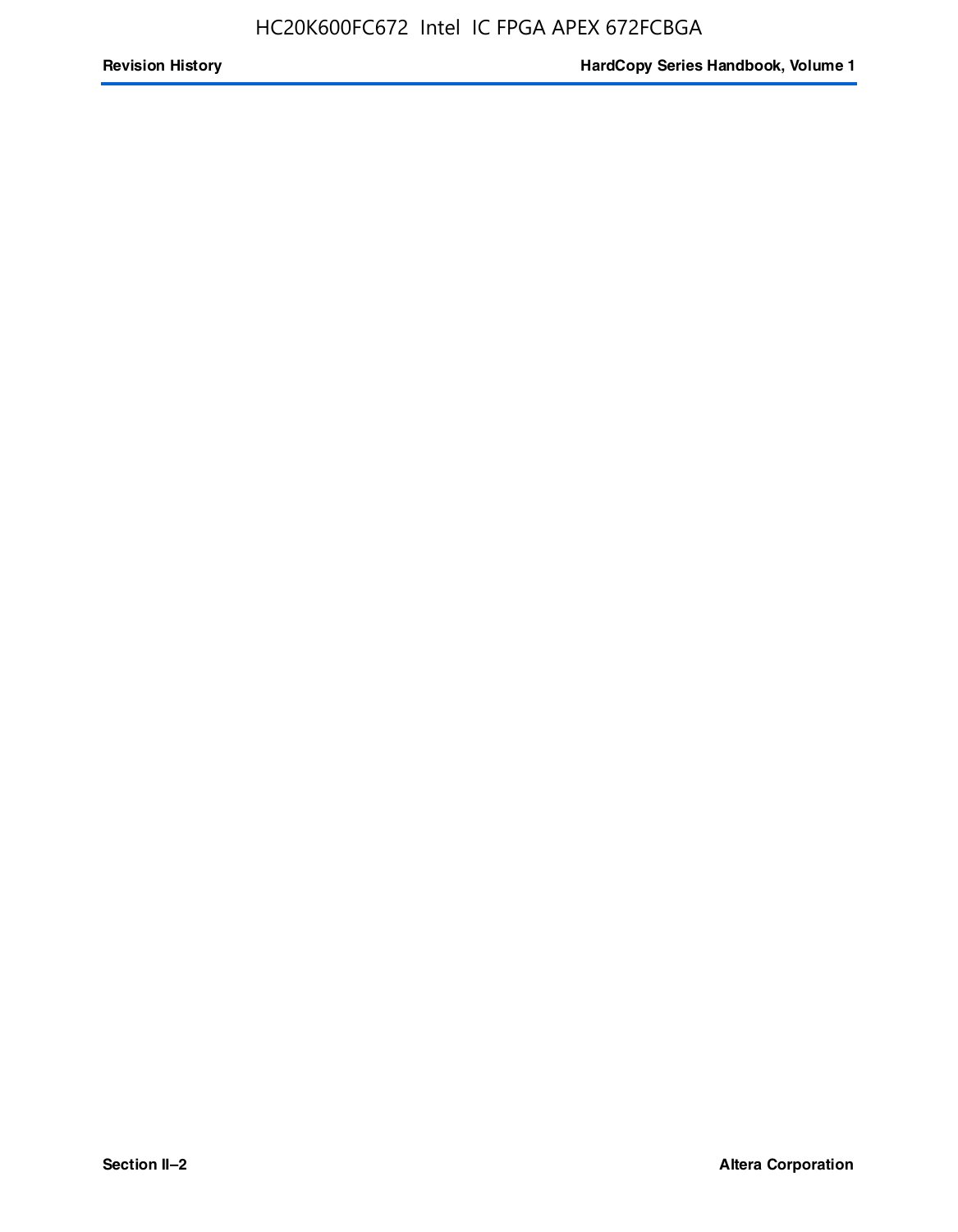

# **7. Introduction to HardCopy APEX Devices**

# **H51006-2.3**

| <b>Introduction</b> | HardCopy® APEX <sup>™</sup> devices enable high-density APEX 20KE device<br>technology to be used in high-volume applications where significant cost<br>reduction is desired. HardCopy APEX devices are physically and<br>functionally compatible with APEX 20KC and APEX 20KE devices. They<br>combine the time-to-market advantage, performance, and flexibility of<br>APEX 20KE devices with the ability to move to high-volume, low-cost<br>devices for production. The migration process from an APEX 20KE<br>device to a HardCopy APEX device is fully automated, with designer<br>involvement limited to providing a few Quartus® II software-generated<br>output files.                                                                                                                                    |
|---------------------|--------------------------------------------------------------------------------------------------------------------------------------------------------------------------------------------------------------------------------------------------------------------------------------------------------------------------------------------------------------------------------------------------------------------------------------------------------------------------------------------------------------------------------------------------------------------------------------------------------------------------------------------------------------------------------------------------------------------------------------------------------------------------------------------------------------------|
| Features            | HardCopy APEX devices are manufactured using an 0.18-um CMOS<br>six-layer-metal process technology:<br>Preserves functionality of a configured APEX 20KC or APEX 20KE<br>device<br>Pin-compatible with APEX 20KC or APEX 20KE devices<br>Meets or exceeds timing of configured APEX 20KE and APEX 20KC<br>devices<br>Optional emulation of original programmable logic device (PLD)<br>programming sequence<br>High-performance, low-power device<br>MultiCore architecture integrating embedded memory and look-up<br>table (LUT) logic used for register-intensive functions<br>Embedded system blocks (ESBs) used to implement memory<br>functions, including first-in first-out (FIFO) buffers, dual-port RAM,<br>and content-addressable memory (CAM)<br>Customization performed through metallization layers |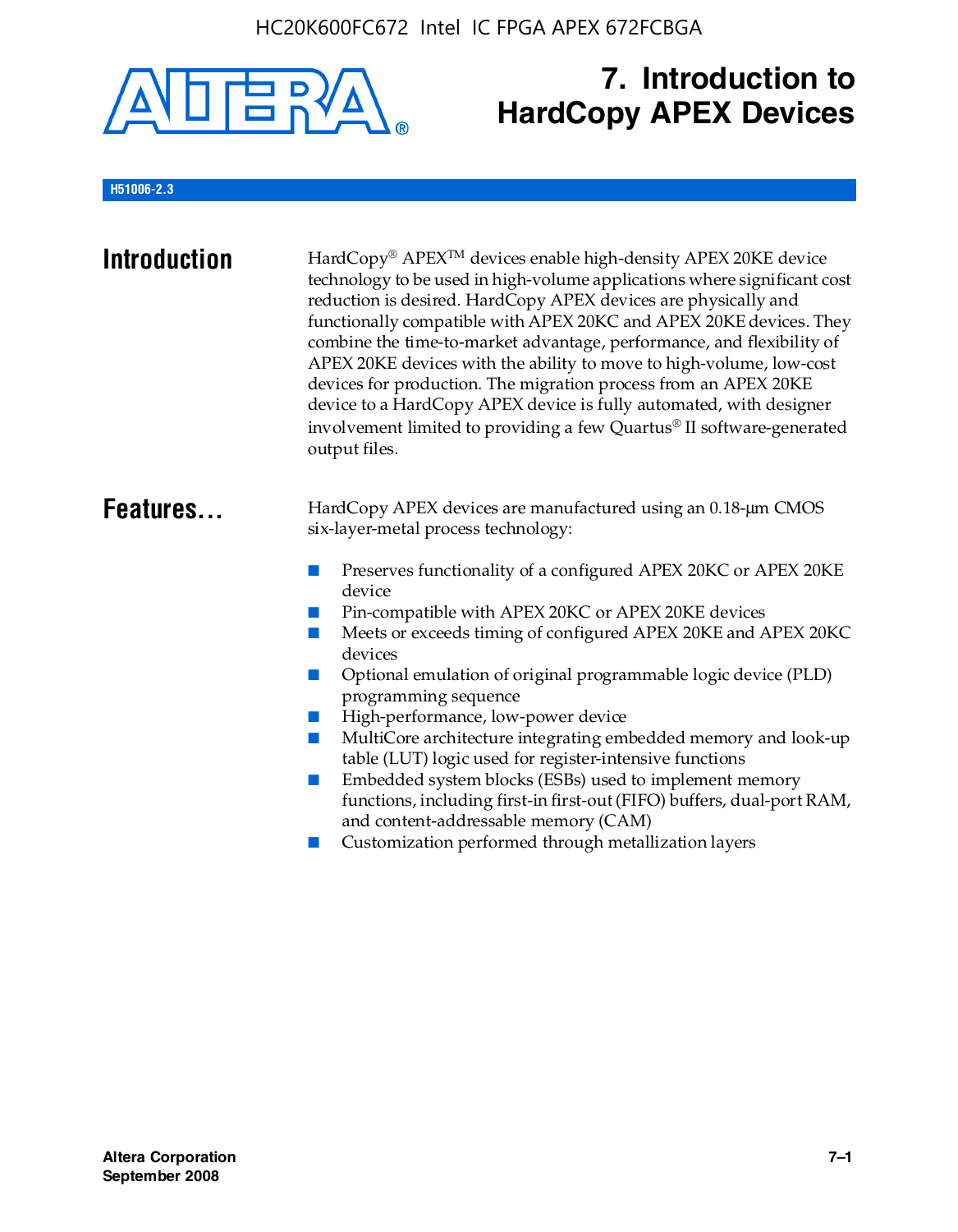High-density architecture:

- 400,000 to 1.5 million typical gates (Table 7–1)
- Up to 51,840 logic elements (LEs)
- Up to 442,368 RAM bits that can be used without reducing available logic

| Table 7-1. HardCopy APEX Device Features<br>Note (1) |                 |                 |                  |                  |
|------------------------------------------------------|-----------------|-----------------|------------------|------------------|
| <b>Feature</b>                                       | <b>HC20K400</b> | <b>HC20K600</b> | <b>HC20K1000</b> | <b>HC20K1500</b> |
| Maximum system gates                                 | 1,052,000       | 1,537,000       | 1,772,000        | 2,392,000        |
| <b>Typical gates</b>                                 | 400.000         | 600,000         | 1.000.000        | 1,500,000        |
| <b>LEs</b>                                           | 16.640          | 24,320          | 38.400           | 51,840           |
| <b>ESBs</b>                                          | 104             | 152             | 160              | 216              |
| Maximum RAM bits                                     | 212,992         | 311,296         | 327,680          | 442,368          |
| Phase-locked loops (PLLs)                            | 4               | 4               | 4                | 4                |
| Maximum macrocells                                   | 1.664           | 2,432           | 2,560            | 3,456            |
| Maximum user I/O pins                                | 488             | 588             | 708              | 808              |

#### *Note to Table 7–1:*

(1) The embedded IEEE Std. 1149.1 Joint Test Action Group (JTAG) boundary-scan circuitry contributes up to 57,000 additional gates.

# **...and More Features**

# Low-power operation:

- 1.8-V supply voltage (Table  $7-2$ )
- MultiVolt I/O support for 1.8-, 2.5-, and 3.3-V interfaces
- ESBs offering power-saving mode

Flexible clock management circuitry with up to four phase-locked loops (PLLs):

- Built-in low-skew clock tree
- Up to eight global clock signals
- ClockLock feature reducing clock delay and skew
- ClockBoost feature providing clock multiplication and division
- ClockShift feature providing clock phase and delay shifting

Powerful I/O features:

■ Compliant with peripheral component interconnect Special Interest Group (PCI SIG) *PCI Local Bus Specification, Revision 2.2* for 3.3-V operation at 33 or 66 MHz and 32 or 64 bits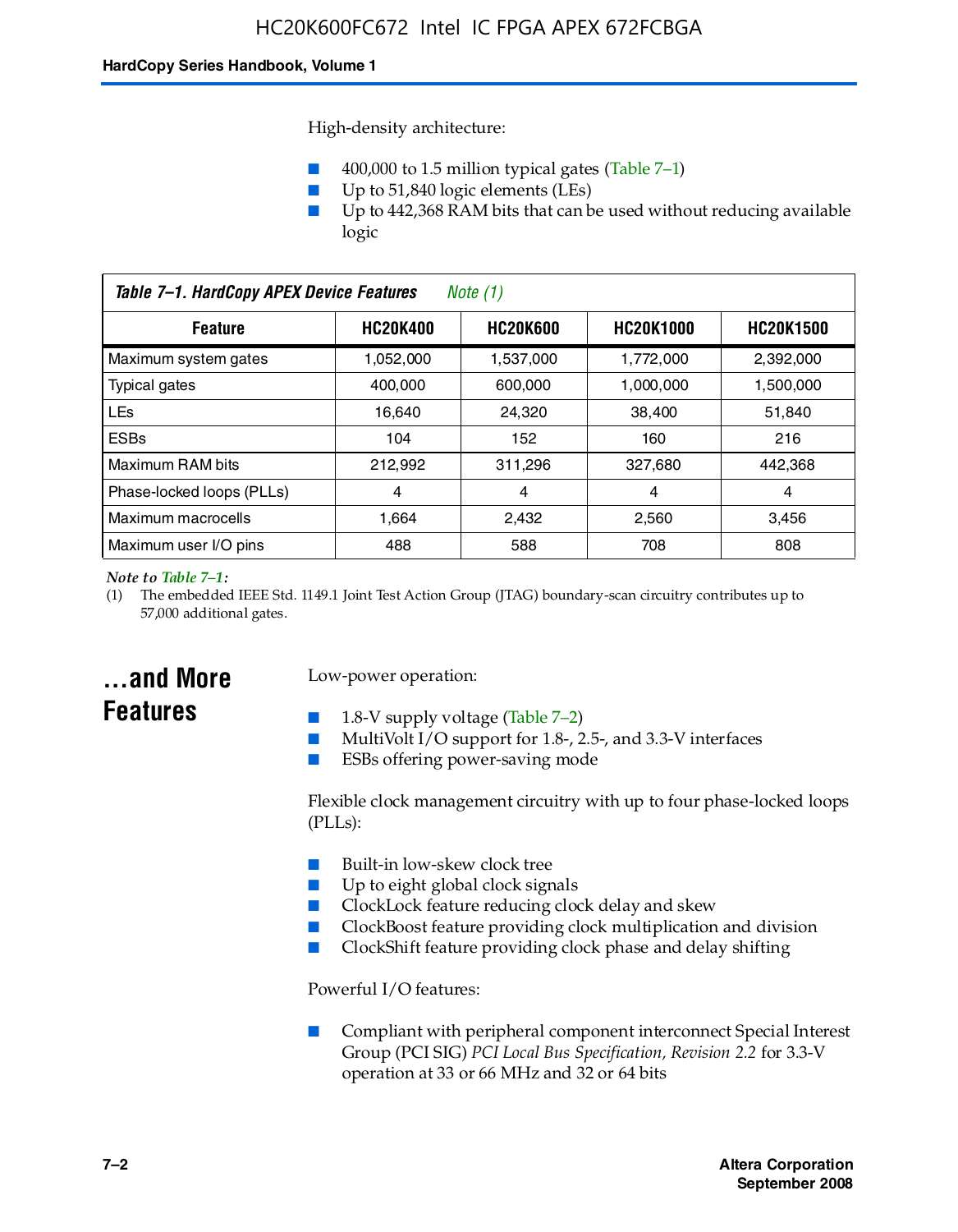- Support for high-speed external memories, including double-data rate (DDR), synchronous dynamic RAM (SDRAM), and zero-bus-turnaround (ZBT) static RAM (SRAM)
- 16 input and 16 output LVDS channels
- Fast  $t_{CO}$  and  $t_{SU}$  times for complex logic
- MultiVolt I/O support for 1.8-V, 2.5-V, and 3.3-V interfaces
- Individual tri-state output enable control for each pin
- Output slew-rate control to reduce switching noise
- Support for advanced I/O standards, including LVDS, LVPECL, PCI-X, AGP, CTT, SSTL-3 and SSTL-2, GTL+, and HSTL Class I
- Supports hot-socketing operation

| Table 7-2. HardCopy APEX Device Supply Voltages             |                                  |
|-------------------------------------------------------------|----------------------------------|
| <b>Voltage</b><br><b>Feature</b>                            |                                  |
| Internal supply voltage (V <sub>CCINT</sub> )               | 1.8 V                            |
| MultiVolt I/O interface voltage levels (V <sub>CCIO</sub> ) | 1.8 V, 2.5 V, 3.3 V, 5.0 V $(1)$ |

#### *Note to Table 7–2:*

(1) HardCopy APEX devices can be 5.0-V tolerant by using an external resistor.

HardCopy APEX device implementation features:

- Customized interconnect for each design
- HardCopy APEX devices preserve APEX 20K device MegaLAB structure, LEs, ESBs, I/O element (IOE), PLLs, and LVDS circuitry
- Up to four metal layers customizable for customer designs
- Completely automated proprietary design migration flow
	- Testability analysis and fix
	- Automatic test pattern generation (ATPG)
	- Automatic place and route
	- Static timing analysis
	- Static functional verification
	- Physical verification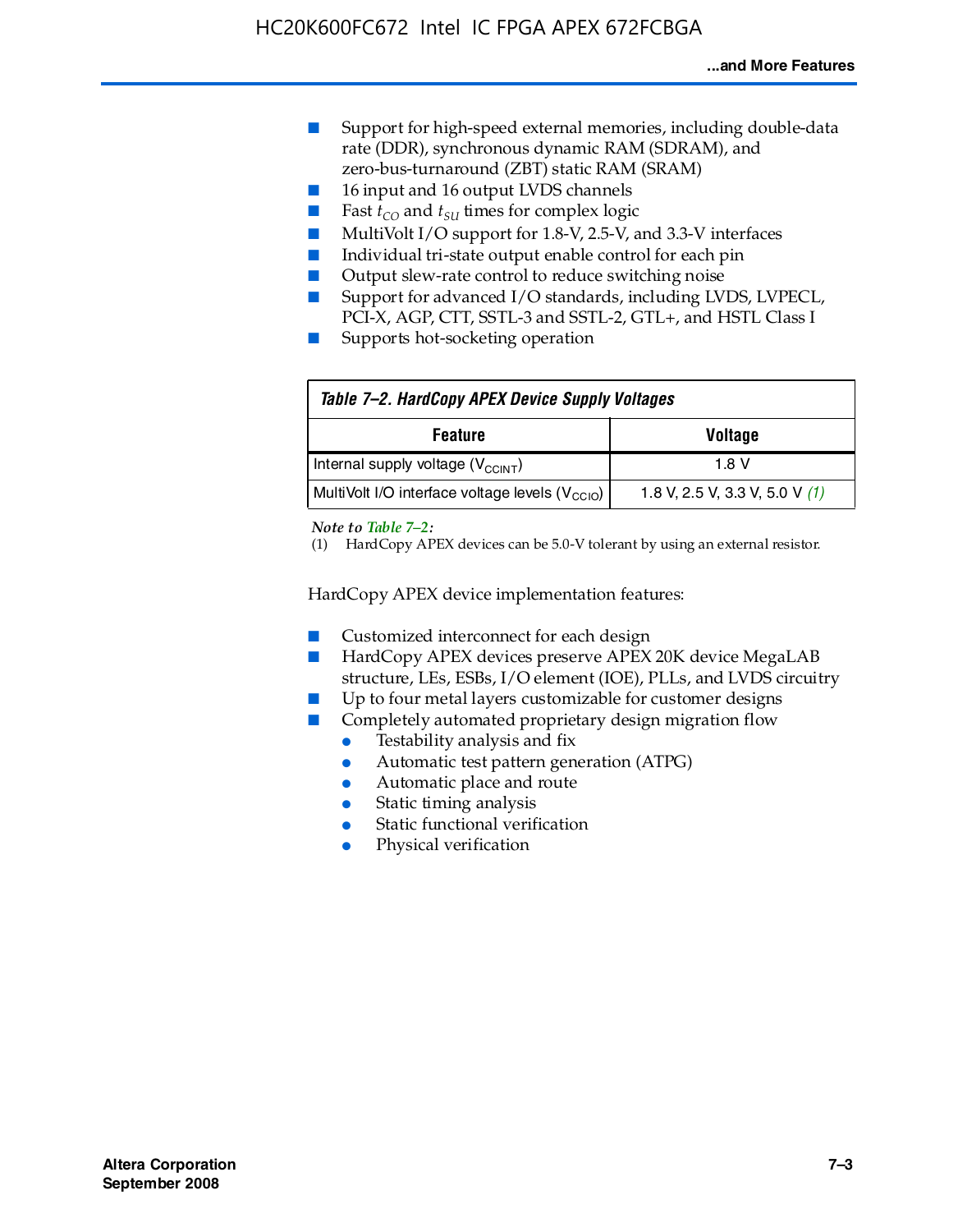Tables 7–3 through 7–6 show the HardCopy APEX device ball-grid array (BGA) and FineLine BGA package options, I/O counts, and sizes.

| Table 7–3. HardCopy APEX Device BGA Package Options and I/O Count<br>Note $(1)$ |             |  |
|---------------------------------------------------------------------------------|-------------|--|
| <b>Device</b>                                                                   | 652-Pin BGA |  |
| HC20K400                                                                        | 488         |  |
| HC20K600                                                                        | 488         |  |
| HC20K1000                                                                       | 488         |  |
| HC20K1500                                                                       | 488         |  |

*Table 7–4. HardCopy APEX Device FineLine BGA Package Options and I/O Count Note (1)*

| <b>Device</b>   | 672-Pin | 1,020-Pin |
|-----------------|---------|-----------|
| HC20K400        | 488     |           |
| <b>HC20K600</b> | 508     | 588       |
| HC20K1000       | 508     | 708       |
| HC20K1500       |         | 808       |

*Note to Tables 7–3 and 7–4:*

(1) I/O counts include dedicated input and clock pins.

| Table 7–5. HardCopy APEX Device BGA Package Sizes |                    |  |
|---------------------------------------------------|--------------------|--|
| 652-Pin BGA<br><b>Feature</b>                     |                    |  |
| Pitch (mm)                                        | 1.27               |  |
| Area (mm <sup>2</sup> )                           | 2.025              |  |
| Length $\times$ width (mm $\times$ mm)            | $45.0 \times 45.0$ |  |

| Table 7–6. HardCopy APEX Device FineLine BGA Package Sizes |                |                |  |
|------------------------------------------------------------|----------------|----------------|--|
| <b>Feature</b>                                             | 672-Pin        | 1,020-Pin      |  |
| Pitch (mm)                                                 | 1.00           | 1.00           |  |
| Area $(mm2)$                                               | 729            | 1.089          |  |
| Length $\times$ width (mm $\times$ mm)                     | $27 \times 27$ | $33 \times 33$ |  |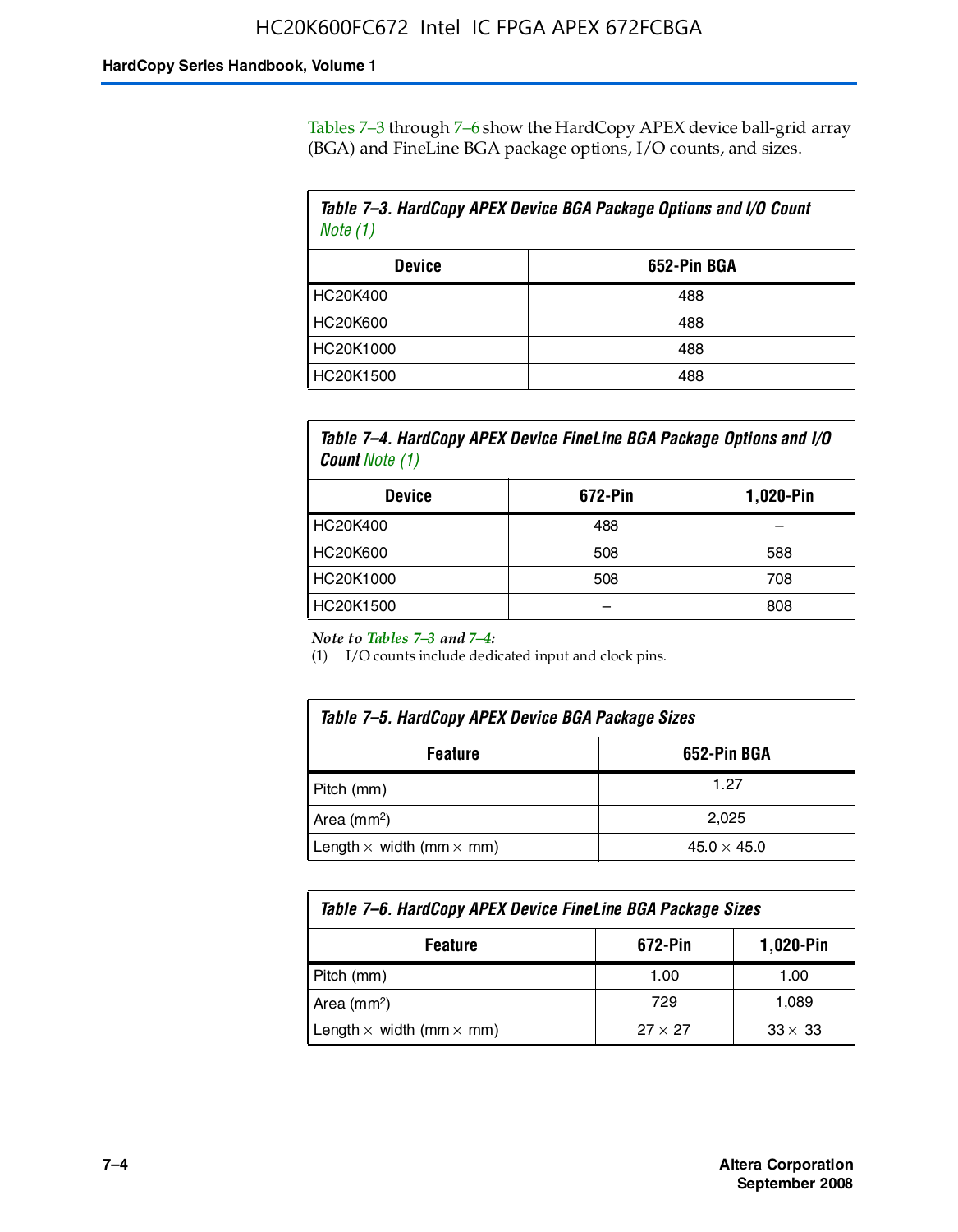# **Document Revision History**

Table 7–7 shows the revision history for this chapter.

|                                     | Table 7–7. Document Revision History                                                                    |                           |
|-------------------------------------|---------------------------------------------------------------------------------------------------------|---------------------------|
| <b>Date and Document</b><br>Version | <b>Changes Made</b>                                                                                     | <b>Summary of Changes</b> |
| September 2008,<br>V <sub>2.3</sub> | Updated chapter number and metadata.                                                                    |                           |
| June 2007, v2.2                     | Minor text edits.                                                                                       |                           |
| December 2006<br>v2.1               | Updated revision history.                                                                               |                           |
| March 2006                          | Formerly chapter 9; no content change.                                                                  |                           |
| January 2005<br>v2.0                | Update device names and other minor textual changes                                                     |                           |
| June 2003<br>v1.0                   | Initial release of Chapter 9, Introduction to HardCopy APEX<br>Devices, in the HardCopy Device Handbook |                           |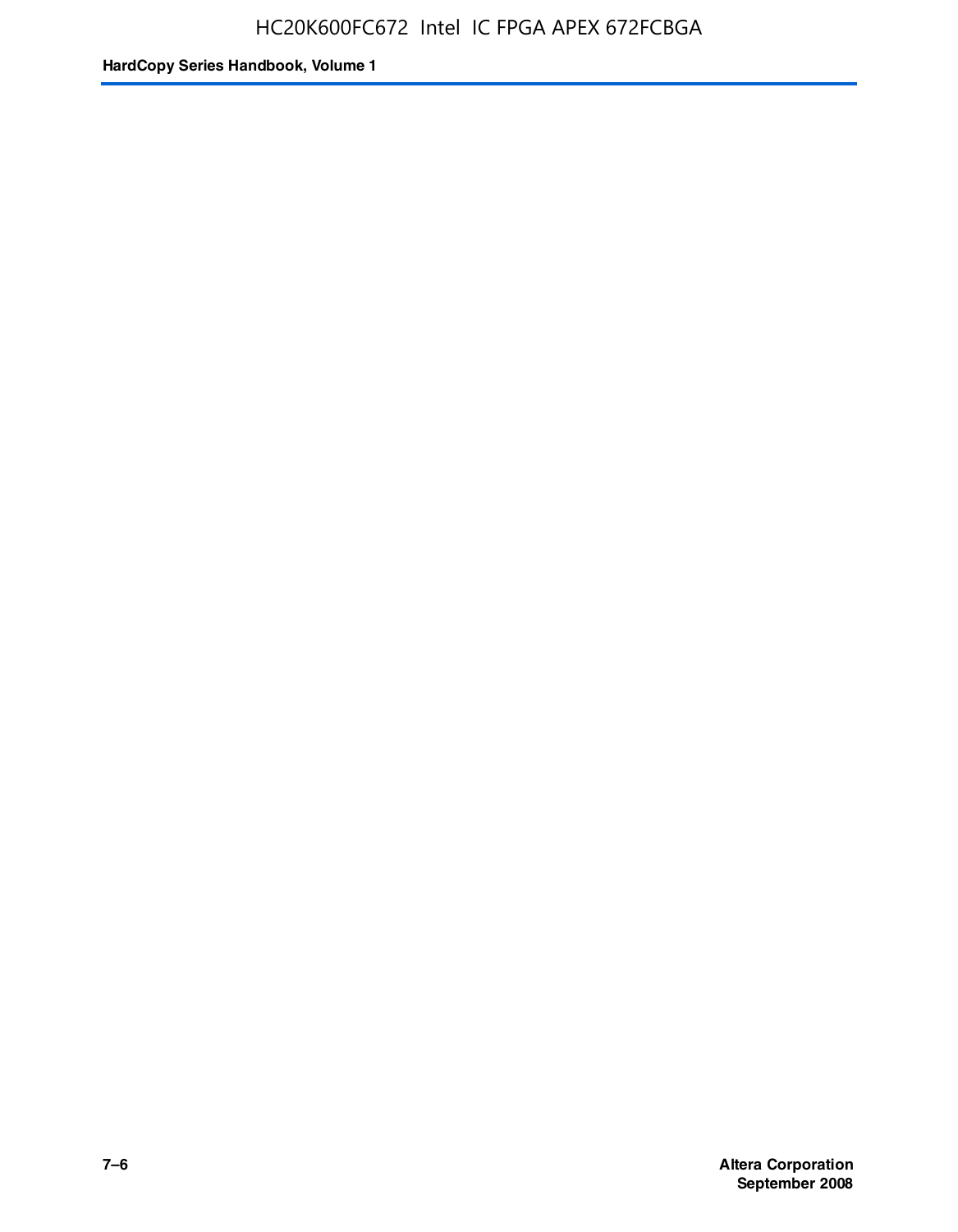

# **8. Description, Architecture, and Features**

#### **H51007-2.3**

**Introduction** HardCopy<sup>®</sup> APEX<sup>TM</sup> devices extend the flexibility of high-density FPGAs to a cost-effective, high-volume production solution. The migration process from an Altera® FPGA to a HardCopy APEX device offers seamless migration of a high-density system-on-a-programmable-chip (SOPC) design to a low-cost alternative device with minimal risk. Using HardCopy APEX devices, Altera's SOPC solutions can be leveraged from prototype to production, while reducing costs and speeding time-to-market.

> A significant benefit of HardCopy devices is that customers do not need to be involved in the device migration process. Unlike application-specific integrated circuit (ASIC) development, the HardCopy design flow does not require generation of test benches, test vectors, or timing and functional simulation. The HardCopy migration process only requires the Quartus® II software-generated output files from a fully functional APEX 20KE or APEX 20KC device. Altera performs the migration and delivers functional prototypes in as few as seven weeks.

A risk-free alternative to ASICs, HardCopy APEX devices are customizable, full-featured devices created by Altera's proprietary design migration methodology. They are based on Altera's industry-leading high-density device architecture and use an area-efficient sea-of-logic-elements (SOLE) core.

HardCopy APEX devices retain all the same features as the APEX 20KE and APEX 20KC devices, which combine the strength of LUT-based and product-term-based devices in conjunction with the same embedded memory structures. All routing resources that were programmable in the APEX 20K device family are replaced by custom interconnect, resulting in a considerable die size reduction and subsequent cost saving.

The SRAM configuration cells of the original FPGA are replaced in HardCopy APEX devices by metal elements, which define the function of each logic element (LE), embedded memory, and I/O cell in the device. These resources are connected to each other using the same metallization layers. Once a HardCopy APEX device has been manufactured, the functionality of the device is fixed and no programming is possible. Altera performs the migration of the original FPGA design to an equivalent HardCopy APEX device using a proprietary design migration flow.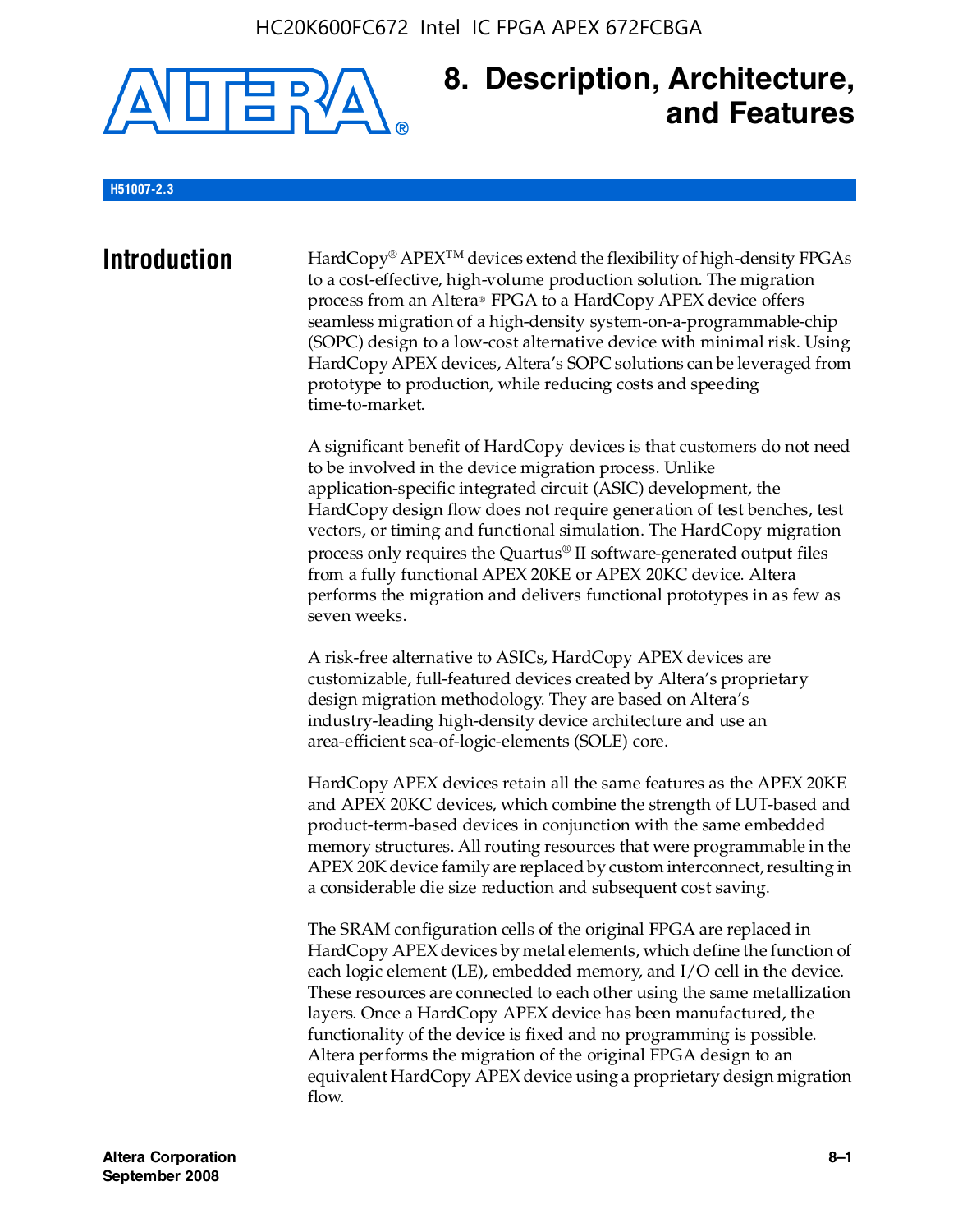The migration of a FPGA to a HardCopy APEX device begins with a user design that has been implemented in an APEX 20KE or APEX 20KC device. Table 8–1 shows the device equivalence for HardCopy and APEX 20KE or APEX 20KC devices.

| Table 8-1. HardCopy and APEX 20KE or APEX 20C Device Equivalence                  |            |            |  |
|-----------------------------------------------------------------------------------|------------|------------|--|
| <b>APEX 20KC Device</b><br><b>HardCopy APEX Device</b><br><b>APEX 20KE Device</b> |            |            |  |
| HC20K1500                                                                         | EP20K1500E | EP20K1500C |  |
| HC20K1000                                                                         | EP20K1000E | EP20K1000C |  |
| <b>HC20K600</b>                                                                   | EP20K600E  | EP20K600C  |  |
| HC20K400                                                                          | EP20K400E  | EP20K400C  |  |

 $\mathbb{I}$  To ensure HardCopy device performance and functionality, the APEX 20K design must be completely debugged before committing the design to HardCopy device migration.

HardCopy APEX device implementation begins with extracting the Quartus II software-generated SRAM Object File (**.sof**) and converting its connectivity information into a structural Verilog HDL netlist. This netlist is then placed and routed in a similar fashion to a gate array. There are no dedicated routing channels. The router can exploit all available metal layers (up to four) and route over LE cells and other functional blocks. Altera's proprietary architecture and design methodology will guarantee virtually 100% routing of any APEX 20KE or APEX 20KC design compiled and fitted successfully using the Quartus II software. Place and route is timing-driven and will comply with the timing constraints of the original FPGA design as specified in the Quartus II software. Figure 8–1 shows a diagram of the HardCopy APEX device architecture.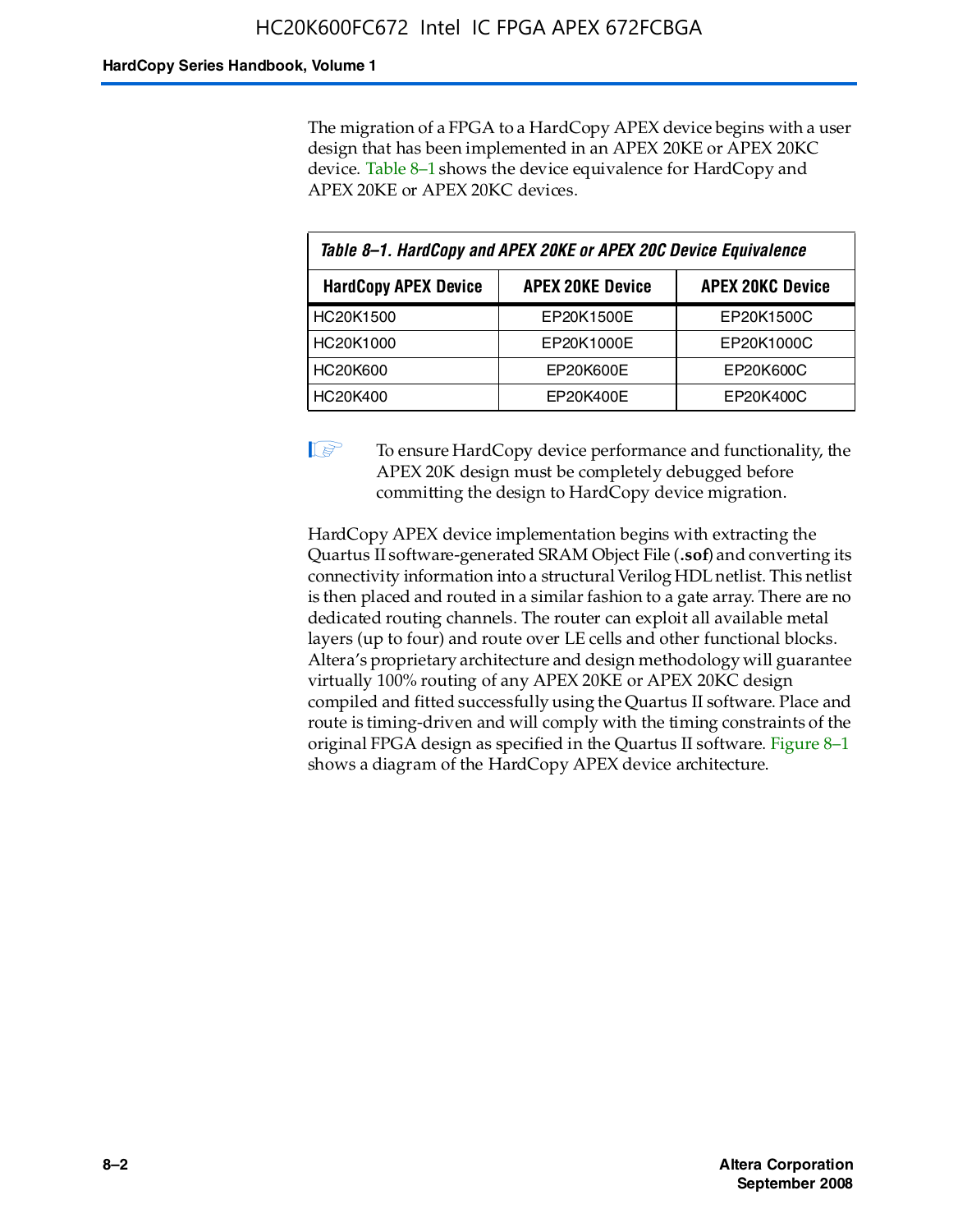



The strip of auxiliary gates (SOAG) is an Altera proprietary feature designed into the HardCopy APEX device and is used during the HardCopy device implementation process. The SOAG structures can be configured into several different types of functions through the use of metallization. For example, high fanout signals require adequate buffering, so buffers are built out of SOAG cells for this purpose.

HardCopy APEX devices include the same advanced features as the APEX 20KE and APEX 20KC devices, such as enhanced I/O standard support, content-addressable memory (CAM), additional global clocks, and enhanced ClockLock circuitry. Table 8–2 lists the features included in HardCopy APEX devices.

| Table 8–2. HardCopy APEX Device Features (Part 1 of 2) |                                                                                                                                     |  |  |
|--------------------------------------------------------|-------------------------------------------------------------------------------------------------------------------------------------|--|--|
| <b>Feature</b>                                         | <b>HardCopy Devices</b>                                                                                                             |  |  |
| MultiCore system integration                           | Full support                                                                                                                        |  |  |
| Hot-socketing support                                  | Full support                                                                                                                        |  |  |
| 32-/64-bit, 33-MHz PCI                                 | Full compliance                                                                                                                     |  |  |
| 32-/64-bit, 66-MHz PCI                                 | Full compliance                                                                                                                     |  |  |
| MultiVolt I/O operation                                | 1.8-V, 2.5-V, or 3.3-V $V_{\text{CCIO}}$<br>V <sub>CCIO</sub> selected bank by bank<br>5.0-V tolerant with use of external resistor |  |  |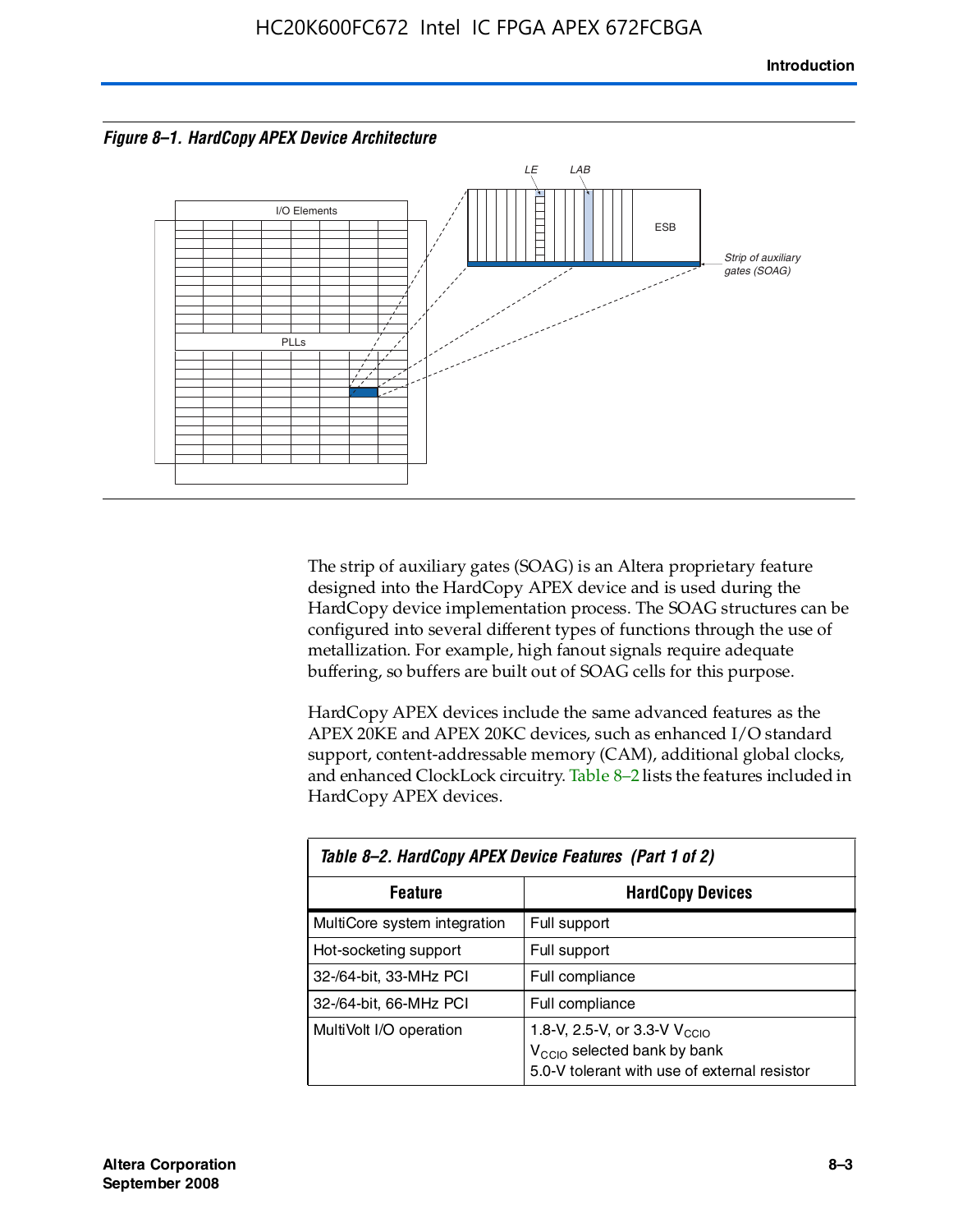| Table 8–2. HardCopy APEX Device Features (Part 2 of 2) |                                                                                                                                                                                                                                                                                |  |
|--------------------------------------------------------|--------------------------------------------------------------------------------------------------------------------------------------------------------------------------------------------------------------------------------------------------------------------------------|--|
| <b>Feature</b>                                         | <b>HardCopy Devices</b>                                                                                                                                                                                                                                                        |  |
| ClockLock support                                      | Clock delay reduction<br>$m/(n \times v)$ clock multiplication<br>Drive ClockLock output off-chip<br>External clock feedback<br>ClockShift circuitry<br>LVDS support<br>Up to four PLLs<br>ClockShift, clock phase adjustment                                                  |  |
| Dedicated clock and input pins                         | Eight                                                                                                                                                                                                                                                                          |  |
| I/O standard support                                   | 1.8-V, 2.5-V, 3.3-V, 5.0-V I/O<br>3.3-V PCI and PCI-X<br>3.3-V AGP<br><b>CTT</b><br>$GTI +$<br><b>LVCMOS</b><br><b>IVTTI</b><br>True-LVDS and LVPECL data pins<br>LVDS and LVPECL clock pins<br><b>HSTL class I</b><br>PCI-X<br>SSTL-2 class I and II<br>SSTL-3 class I and II |  |
| Memory support                                         | CAM<br>Dual-port RAM<br><b>FIFO</b><br><b>RAM</b><br><b>ROM</b>                                                                                                                                                                                                                |  |

All HardCopy APEX devices are tested using automatic test pattern generation (ATPG) vectors prior to shipment. For fully synchronous designs near 100%, fault coverage can be achieved through the built-in full-scan architecture. ATPG vectors allow the designer to focus on simulation and design verification.

Because the configuration of HardCopy APEX devices is built-in during manufacture, they cannot be configured in-system. However, if the APEX 20KE or APEC 20KC device configuration sequence must be emulated, the HardCopy APEX device has this capability.

**f all of the device features of APEX 20KE and APEX 20KC devices are** available in HardCopy APEX devices. For a detailed description of these device features, refer to the *APEX 20K Programmable Logic Device Family Data Sheet* and the *APEX 20KC Programmable Logic Device Family Data Sheet*.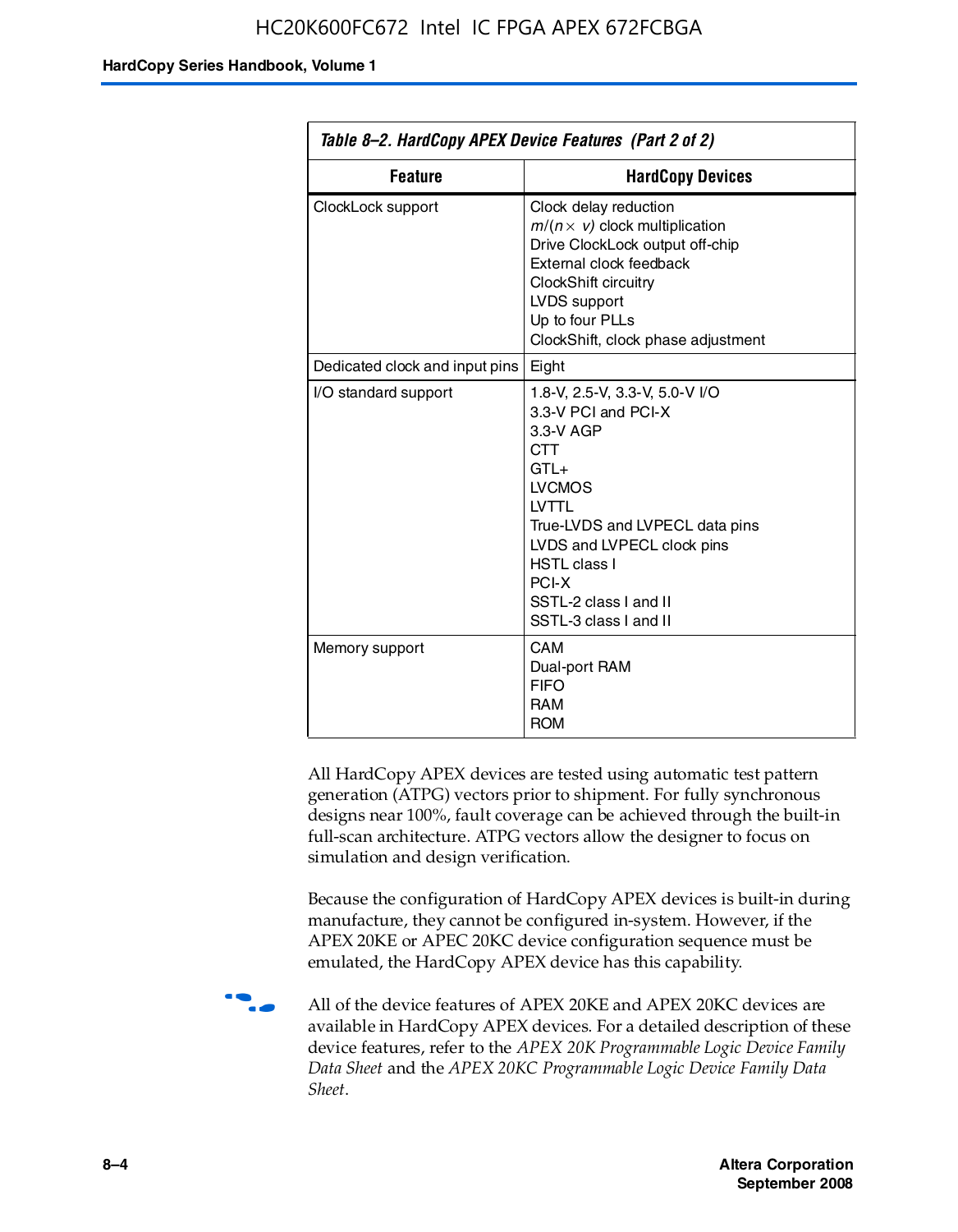# **Differences Between HardCopy APEX and APEX 20K FPGAs**

| <b>Differences</b>   |
|----------------------|
| <b>Between</b>       |
| <b>HardCopy APEX</b> |
| and APEX 20K         |
| <b>FPGAs</b>         |

Several differences must be considered before a design is ready for implementation in HardCopy technology:

HardCopy APEX devices are only customizable at the time they are manufactured. Make sure that the original APEX 20KE or APEX 20KC device has undergone thorough testing in the end-system before deciding to proceed with migration to a HardCopy APEX device, because no changes can be made to the HardCopy APEX device after it has been manufactured.

ESBs that are configured as RAM or CAM will power-up un-initialized in the HardCopy APEX device. In the FPGA it is possible to configure, or "pre-load," the ESB memory as part of the configuration sequence, then overwrite it when the device is in normal functional mode. This pre-loaded memory feature of the FPGA is not available in HardCopy devices. If a design contains RAM or CAM with assumed data values at power-up, then the HardCopy APEX device will not operate as expected. If a design uses this feature, it should be re-compiled without the memory pre-load. ESBs configured as ROM are fully supported.

- The JTAG boundary scan order in the HardCopy APEX device is different compared to the APEX 20K device. A HardCopy BSDL file that describes the re-ordered boundary scan chain should be used.
	- **1 The BSDL files for HardCopy APEX devices are different** from the corresponding APEX 20KE or APEX 20KC devices. Download the correct HardCopy BSDL file from Altera's website at **[www.altera.com](http://www.altera.com)**.

The advanced 0.18-μm aluminum metal process is used to support both APEX 20KE and APEX 20KC devices. The performance improvement achieved by the die size reduction and metal interconnect optimization more than offsets the need for copper in this case. Altera guarantees that a target HardCopy APEX device will provide the same or better performance as in the corresponding APEX 20KE or APEX 20KC device.

**Power-up Mode and Configuration Emulation**

Unlike their FPGA counterparts, HardCopy APEX devices do not need to be configured. However, to facilitate seamless migration, configuration can be emulated in these devices. There are three modes in which a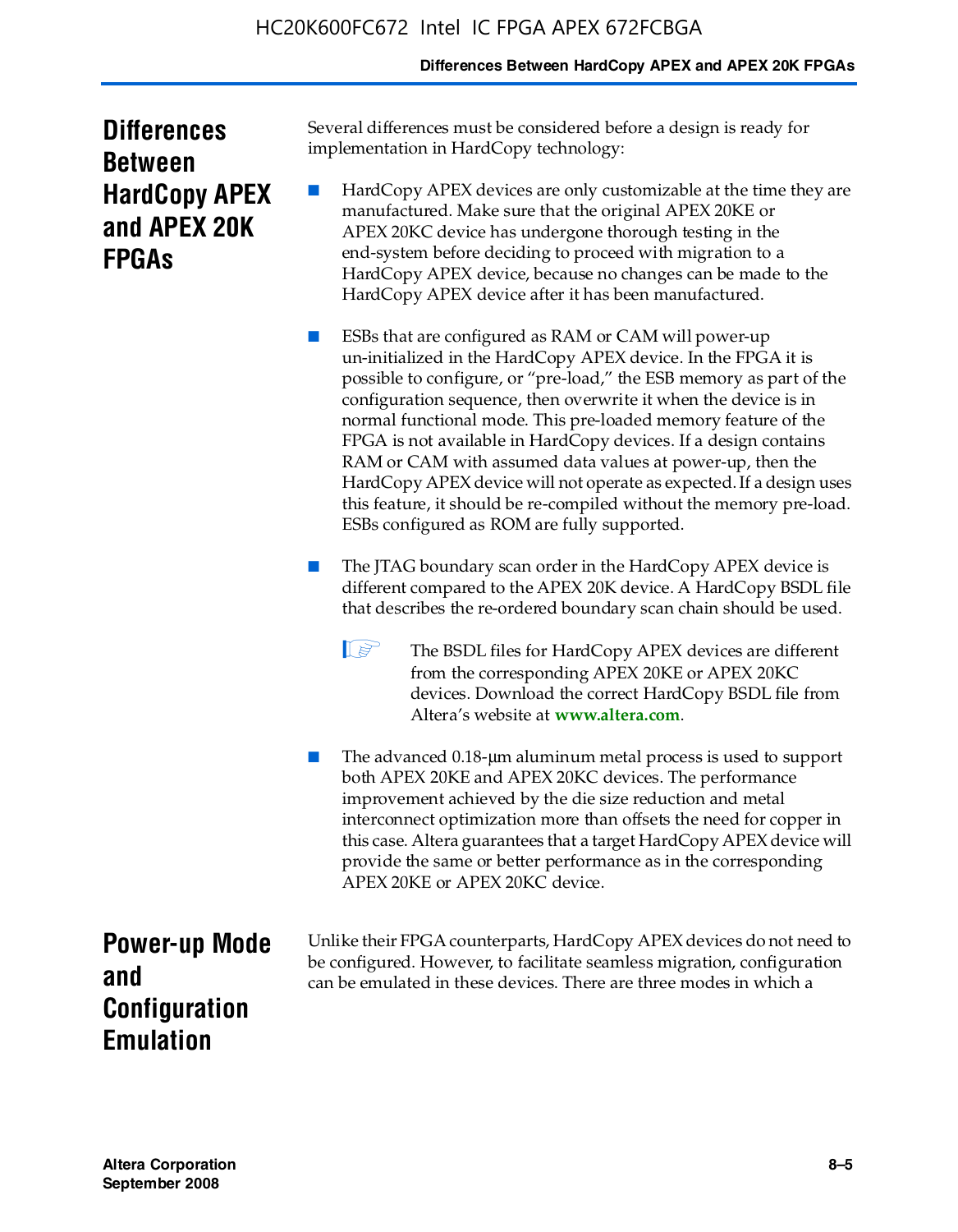HardCopy APEX device can be prepared for operation after power up: instant on, instant on after 50 ms, and configuration emulation. Each mode is described below.

■ In instant on mode, the HardCopy APEX device is available for use shortly after the device receives power. The on-chip power-on-reset (POR) circuit will set or reset all registers. The CONF\_DONE output will be tri-stated once the power-on reset has elapsed. No configuration device or configuration input signals are necessary.

In instant on after 50 ms mode, the HardCopy APEX device performs in a similar fashion to the Instant On mode, except that there is an additional delay of 50 ms (nominal), during which time the device is held in reset stage. The CONF DONE output is pulled low during this time and then tri-stated after the 50 ms have elapsed. No configuration devices or configuration input signals are necessary for this option.

In configuration emulation mode, the HardCopy APEX device undergoes an emulation of a full configuration sequence as if configured by an external processor or an EPC device. In this mode, the CONF\_DONE signal is tri-stated after the correct number of clock cycles. This mode may be useful where there is some dependency on the configuration sequence (for example, multi-device configuration or processor initialization). In this mode, the device expects to see all configuration control and data input signals.

# **Speed Grades** Because HardCopy APEX devices are customized, no speed grading is performed. All HardCopy APEX devices will meet the timing requirements of the original FPGA of the fastest speed grade. Generally, HardCopy APEX devices will have a higher  $f_{MAX}$  than the corresponding FPGA, but the speed increase will vary on a design-by-design basis.

# **Quartus II-Generated Output Files**

The HardCopy migration process requires several Quartus II software-generated files. These key output files are listed and explained below.

- The SRAM Object File (**.sof**) contains all of the necessary information needed to configure a FPGA
- The Compiler Report File (.csf.rpt) is parsed to extract useful information about the design
- The Verilog atom-based netlist file (**.vo**) is used to check the HardCopy netlist
- The pin out information file (**.pin**) contains user signal names and I/O configuration information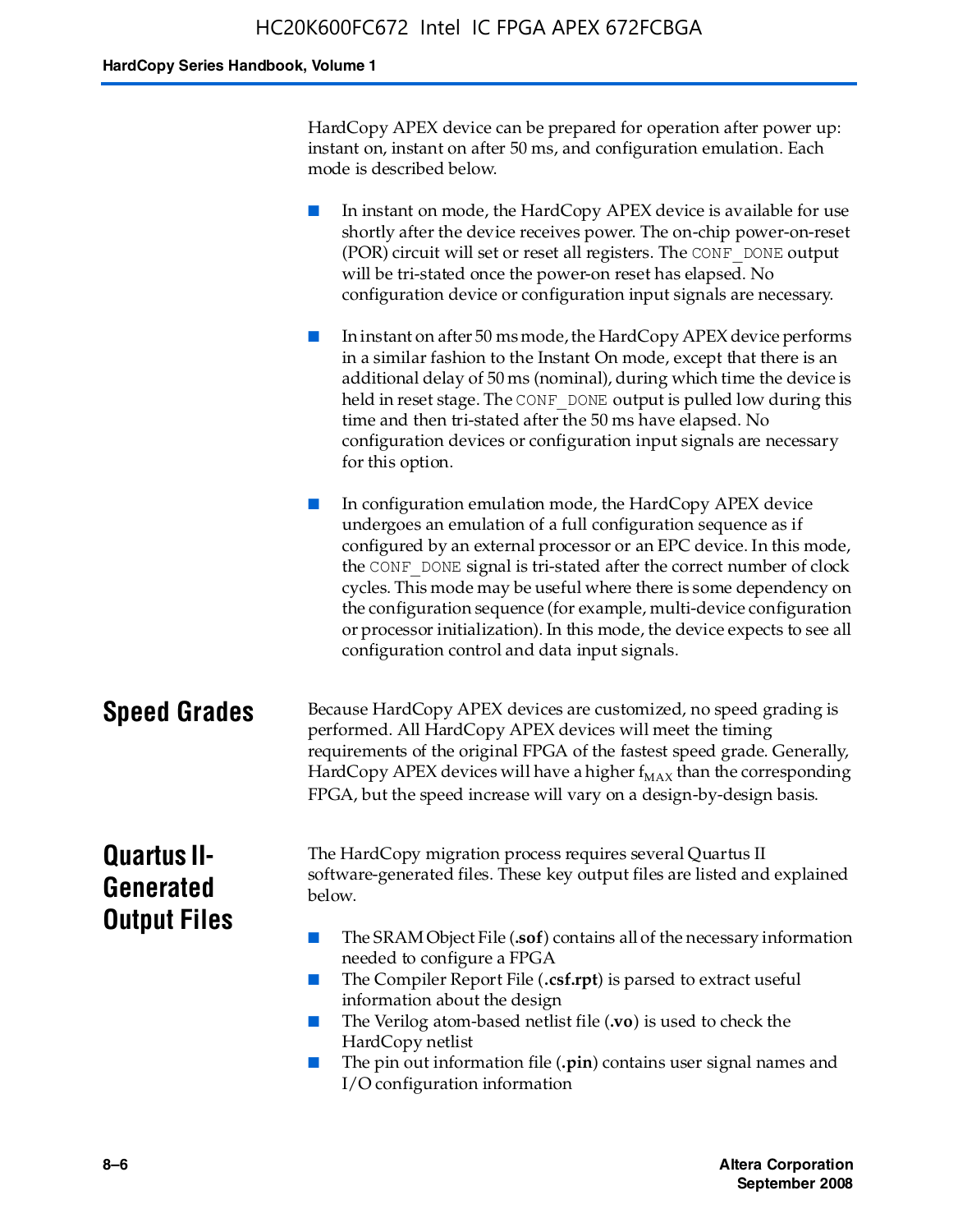- The Delay Information File (.sdo) is used to check the original FPGA timing
- A completed HardCopy timing requirements file describes all necessary timing information on the design. A template of this text file is available for download from the Altera website at **www.altera.com**.

The migration process consists of several steps. First, a netlist is constructed from the SOF. Then, the netlist is checked to ensure that the built-in scan test structures will operate correctly. The netlist is then fed into a place-and-route engine, and the design interconnect is generated. Static timing analysis ensures that all timing constraints are met, and static functional verification techniques are employed to ensure correct device migration. After successfully completing these stages, physical verification of the device takes place, and the metal mask layers are taped out to fabricate HardCopy APEX devices.

# **Document Revision History** Table 8–3 shows the revision history for this chapter.

| Table 8–3. Document Revision History |                                                                                                           |                           |  |  |
|--------------------------------------|-----------------------------------------------------------------------------------------------------------|---------------------------|--|--|
| <b>Date and Document</b><br>Version  | <b>Changes Made</b>                                                                                       | <b>Summary of Changes</b> |  |  |
| September 2008,<br>V <sub>2.3</sub>  | Updated chapter number and metadata.                                                                      |                           |  |  |
| June 2007, v2.2                      | Minor text edits.                                                                                         |                           |  |  |
| December 2006<br>v2.1                | Updated revision history.                                                                                 |                           |  |  |
| March 2006                           | Formerly chapter 10; no content change.                                                                   |                           |  |  |
| January 2005<br>v2.0                 | Update device names and other minor textual changes                                                       |                           |  |  |
| <b>June 2003</b><br>v1.0             | Initial release of Chapter 10, Description, Architecture and<br>Features, in the HardCopy Device Handbook |                           |  |  |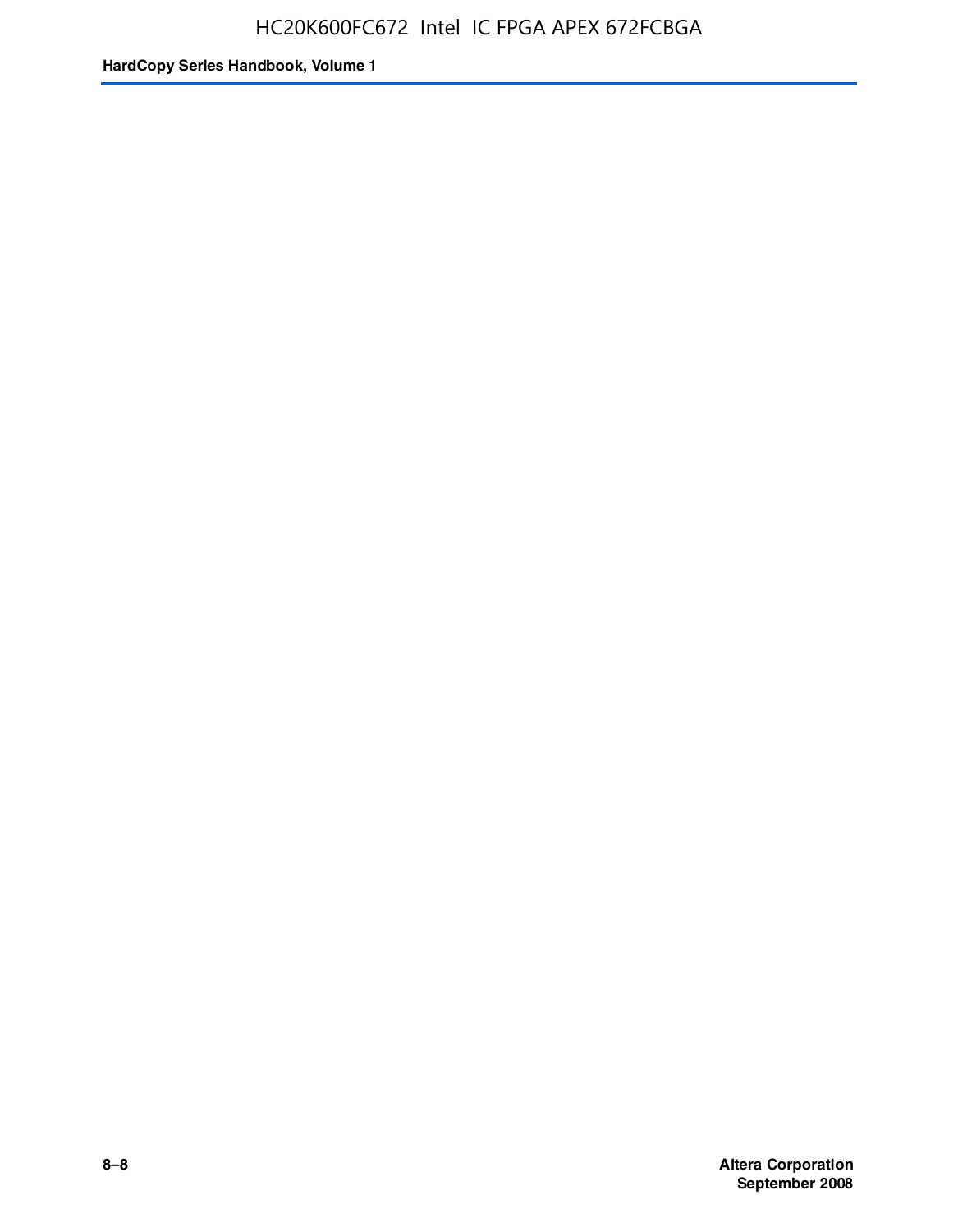

# **9. Boundary-Scan Support**

# **H51009-2.3**

# **IEEE Std. 1149.1 (JTAG) Boundary-Scan Support**

All HardCopy devices provide JTAG boundary-scan test (BST) circuitry that complies with the IEEE Std. 1149.1-1990 specification. HardCopy® APEX™ devices support the JTAG instructions shown in Table 9–1.

**1 The BSDL files for HardCopy devices are different from the** corresponding APEX 20KE or APEX 20KC parts. Download the [correct HardCopy BSDL file from Altera's website at](http://www.altera.com)  www.altera.com.

| Table 9-1. HardCopy APEX JTAG Instructions |                                                                                                                                                                                                                                                                                |  |  |  |
|--------------------------------------------|--------------------------------------------------------------------------------------------------------------------------------------------------------------------------------------------------------------------------------------------------------------------------------|--|--|--|
| <b>JTAG Instruction</b>                    | <b>Description</b>                                                                                                                                                                                                                                                             |  |  |  |
| SAMPLE/PRELOAD                             | SAMPLE/PRELOAD allows a snapshot of signals at the device pins to be<br>captured and examined during normal device operation and permits an initial<br>data pattern to be output at the device pins. It is also used by the SignalTap <sup>®</sup><br>embedded logic analyzer. |  |  |  |
| <b>EXTEST</b>                              | Allows the external circuitry and board-level interconnections to be tested by<br>forcing a test pattern at the output pins and capturing test results at the input pins.                                                                                                      |  |  |  |
| <b>BYPASS</b>                              | Places the 1-bit bypass register between the TDI and TDO pins, which allows the<br>BST data to pass synchronously through selected devices to adjacent devices<br>during normal device operation.                                                                              |  |  |  |
| <b>USERCODE</b>                            | Selects the 32-bit USERCODE register and places it between the TDI and TDO<br>pins, allowing the USERCODE to be serially shifted out of TDO.                                                                                                                                   |  |  |  |
| <b>IDCODE</b>                              | Selects the IDCODE register and places it between the TDI and TDO pins,<br>allowing the IDCODE to be serially shifted out of TDO.                                                                                                                                              |  |  |  |

HardCopy APEX devices instruction register length is 10 bits; the USERCODE register length is 32 bits. Tables 9–2 and 9–3 show the boundary-scan register length and device IDCODE information for HardCopy devices.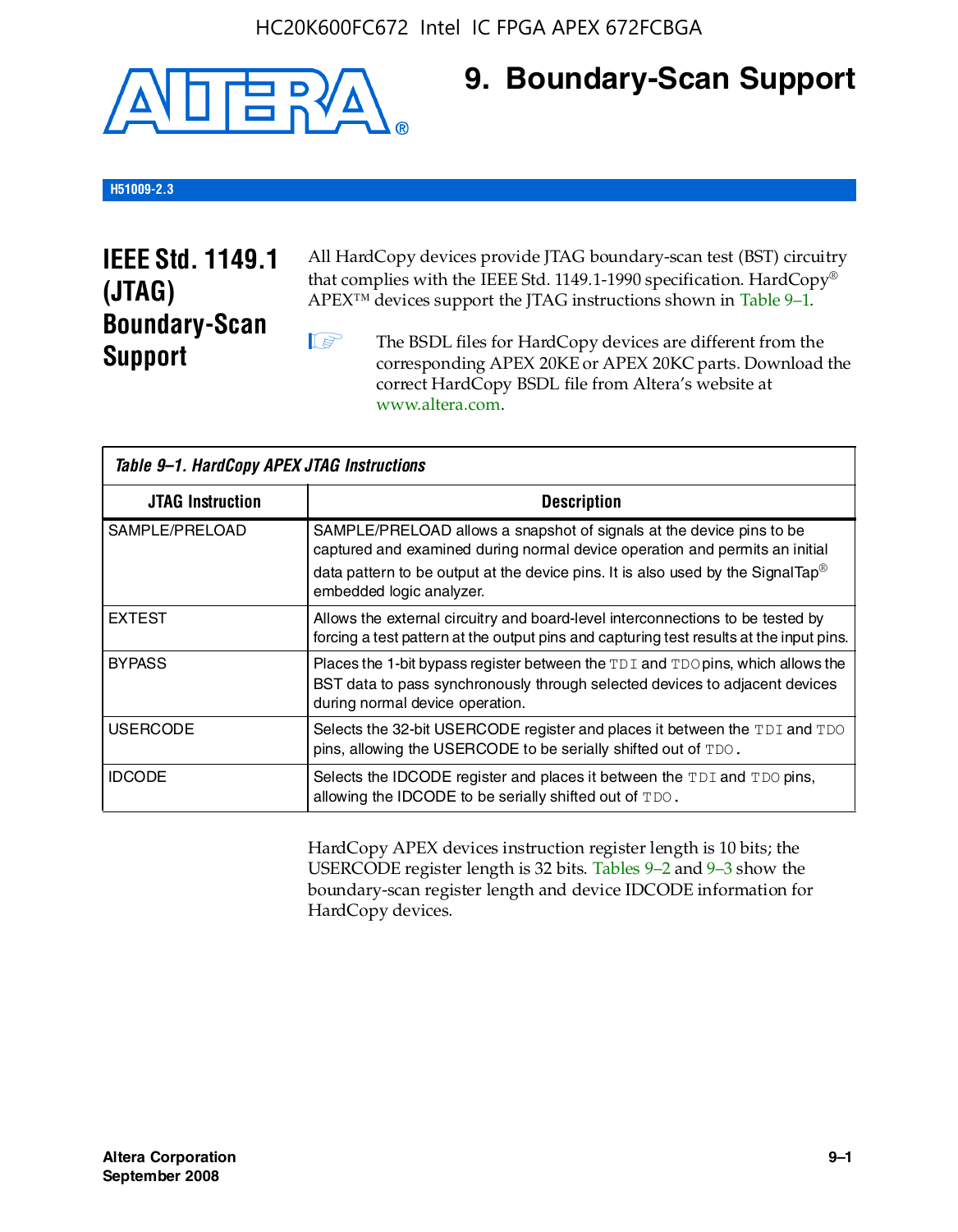# HC20K600FC672 Intel IC FPGA APEX 672FCBGA

#### **HardCopy Series Handbook, Volume 1**

| Table 9-2. HardCopy APEX Boundary-Scan Register Length |       |  |  |  |
|--------------------------------------------------------|-------|--|--|--|
| <b>Boundary-Scan Register Length</b><br><b>Device</b>  |       |  |  |  |
| HC20K400                                               | 1.506 |  |  |  |
| HC20K600                                               | 1.806 |  |  |  |
| HC20K1000                                              | 2,190 |  |  |  |
| HC20K1500                                              | 2.502 |  |  |  |

| Table 9–3. 32-Bit HardCopy APEX Device IDCODE |                               |                                    |                                                  |                  |  |
|-----------------------------------------------|-------------------------------|------------------------------------|--------------------------------------------------|------------------|--|
|                                               |                               | <b>IDCODE (32 Bits)</b> Note $(1)$ |                                                  |                  |  |
| <b>Device</b>                                 | Version<br>$(4 \text{ Bits})$ | Part Number (16 Bits)              | <b>Manufacturer</b><br><b>Identity (11 Bits)</b> | 1 (1 Bit)<br>(2) |  |
| HC20K400                                      | 0000                          | 1000 0100 0000 0000                | 000 0110 1110                                    |                  |  |
| HC20K600                                      | 0000                          | 1000 0110 0000 0000                | 000 0110 1110                                    |                  |  |
| HC20K1000                                     | 0000                          | 1001 0000 0000 0000                | 000 0110 1110                                    |                  |  |
| HC20K1500                                     | 0000                          | 1001 0101 0000 0000                | 0110 1110<br>000                                 |                  |  |

*Notes to Table 9–3:*

(1) The most significant bit (MSB) is on the left.

(2) The IDCODE's least significant bit (LSB) is always 1.

Figure 9–1 shows the timing requirements for the JTAG signals.



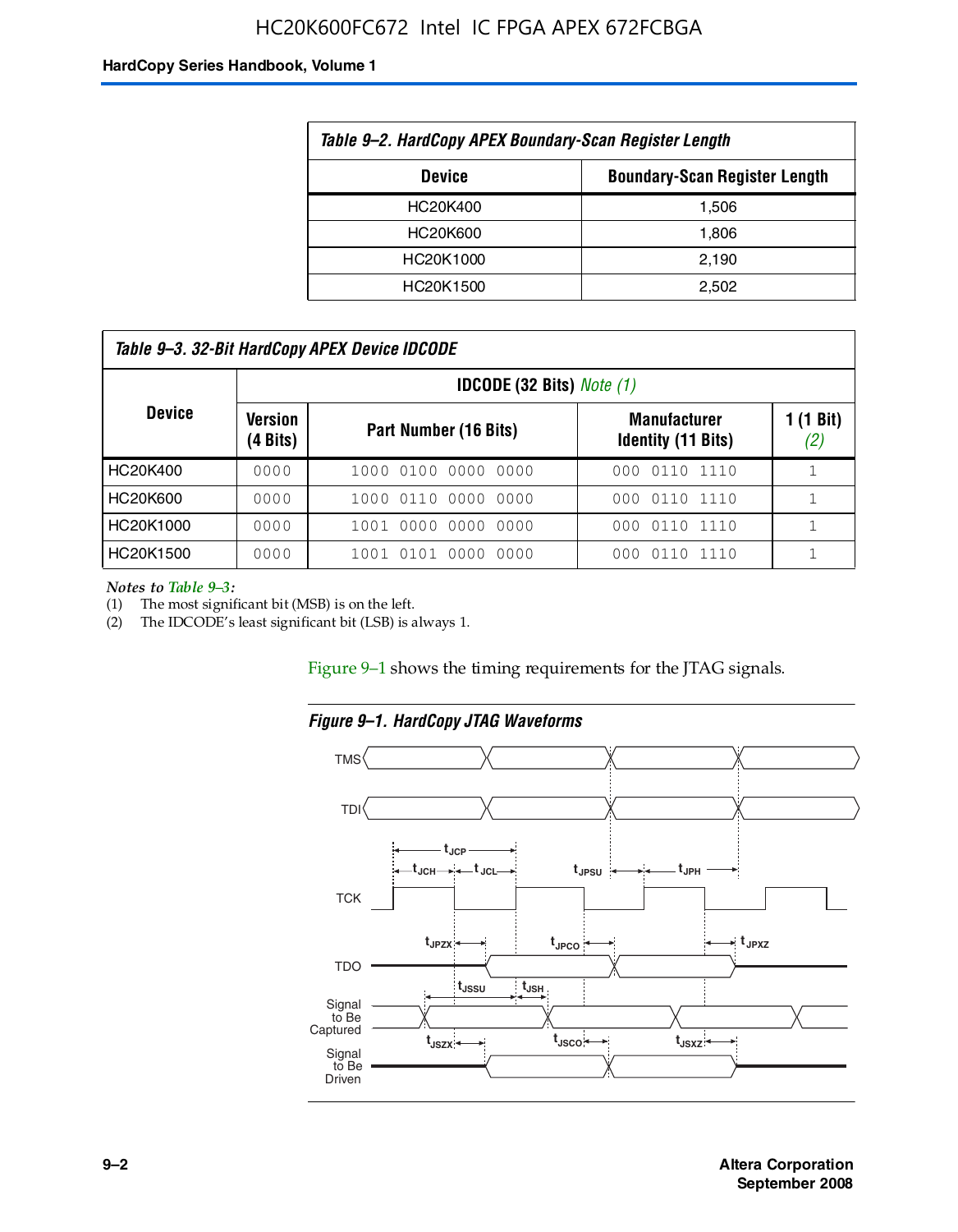Table 9–4 shows the JTAG timing parameters and values for HardCopy devices.

| Table 9–4. HardCopy APEX JTAG Timing Parameters and Values |                                                |     |     |             |  |
|------------------------------------------------------------|------------------------------------------------|-----|-----|-------------|--|
| <b>Symbol</b>                                              | <b>Parameter</b>                               | Min | Max | <b>Unit</b> |  |
| t <sub>JCP</sub>                                           | <b>TCK clock period</b>                        | 100 |     | ns          |  |
| t <sub>JCH</sub>                                           | <b>TCK clock high time</b>                     | 50  |     | ns          |  |
| tjcL                                                       | <b>TCK clock low time</b>                      | 50  |     | ns          |  |
| t <sub>JPSU</sub>                                          | JTAG port setup time                           | 20  |     | ns          |  |
| t <sub>JPH</sub>                                           | JTAG port hold time                            | 45  |     | ns          |  |
| t <sub>JPCO</sub>                                          | JTAG port clock to output                      |     | 25  | ns          |  |
| t <sub>JPZX</sub>                                          | JTAG port high impedance to valid output       |     | 25  | ns          |  |
| t <sub>JPXZ</sub>                                          | JTAG port valid output to high impedance       |     | 25  | ns          |  |
| t <sub>JSSU</sub>                                          | Capture register setup time                    | 20  |     | ns          |  |
| $t_{\rm JSH}$                                              | Capture register hold time                     | 45  |     | ns          |  |
| t <sub>usco</sub>                                          | Update register clock to output                |     | 35  | ns          |  |
| t <sub>JSZX</sub>                                          | Update register high impedance to valid output |     | 35  | ns          |  |
| t <sub>JSXZ</sub>                                          | Update register valid output to high impedance |     | 35  | ns          |  |



**f** For more information about using JTAG BST circuitry in Altera devices, refer to *Application Note 39 (IEEE Std. 1149.1 (JTAG) Boundary-Scan Testing in Altera Devices*.

# **Document Revision History**

Table 9–5 shows the revision history for this chapter.

|                                            | Table 9–5. Document Revision History (Part 1 of 2) |                           |  |  |  |
|--------------------------------------------|----------------------------------------------------|---------------------------|--|--|--|
| <b>Date and Document</b><br><b>Version</b> | <b>Changes Made</b>                                | <b>Summary of Changes</b> |  |  |  |
| September 2008,<br>V <sub>2.3</sub>        | Updated chapter number and metadata.               |                           |  |  |  |
| June 2007, v2.2                            | Minor text edits.                                  |                           |  |  |  |
| December 2006<br>v2.1                      | Updated revision history.                          | Updated revision history. |  |  |  |
| March 2006                                 | Formerly chapter 11; no content change.            |                           |  |  |  |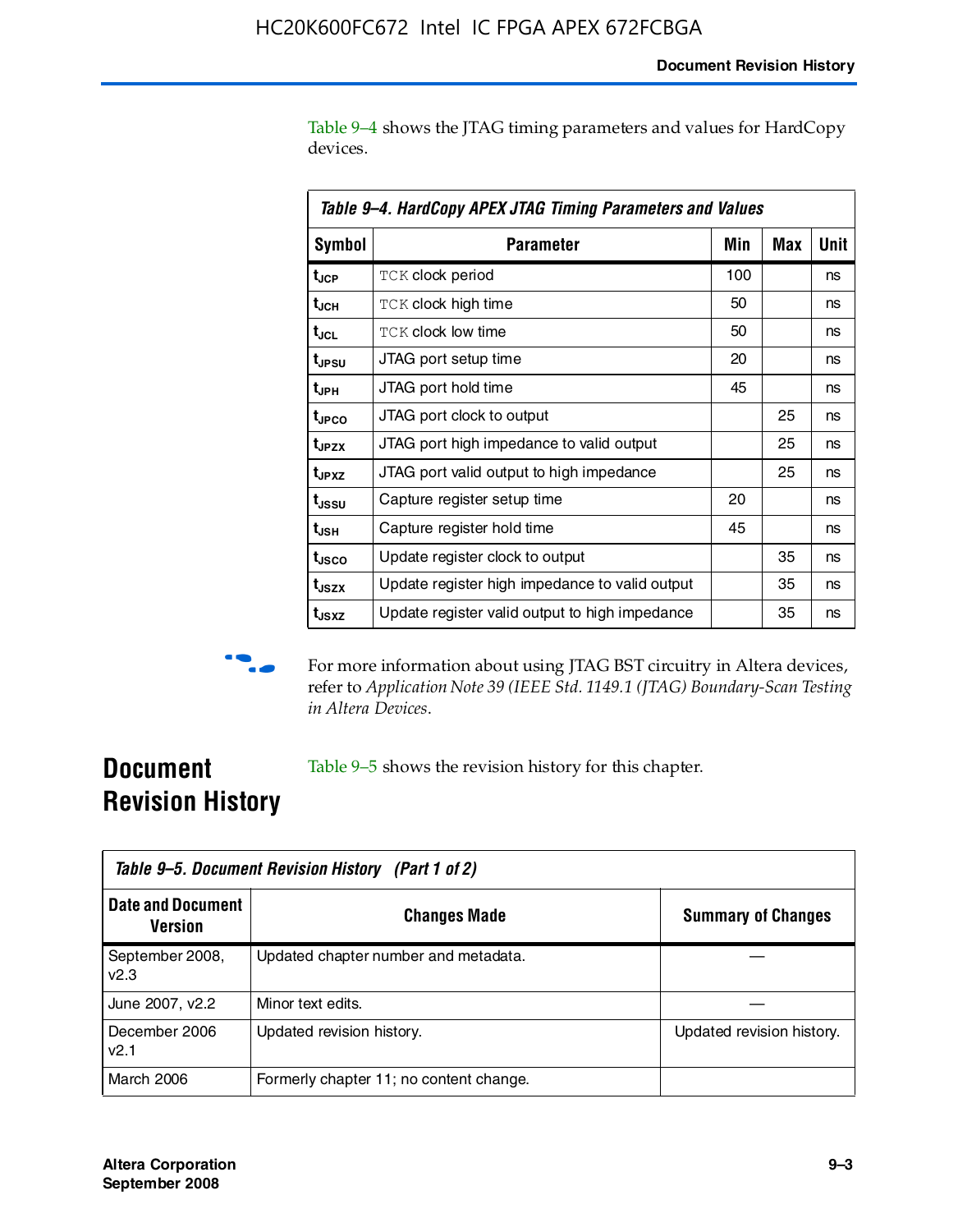| Table 9–5. Document Revision History (Part 2 of 2) |                                                                                     |                           |  |
|----------------------------------------------------|-------------------------------------------------------------------------------------|---------------------------|--|
| <b>Date and Document</b><br>Version                | <b>Changes Made</b>                                                                 | <b>Summary of Changes</b> |  |
| January 2005<br>v2.0                               | Update device names and other minor textual changes.                                |                           |  |
| June 2003<br>v1.0                                  | Initial release of <i>Boundary-Scan Support</i> in the HardCopy<br>Device Handbook. |                           |  |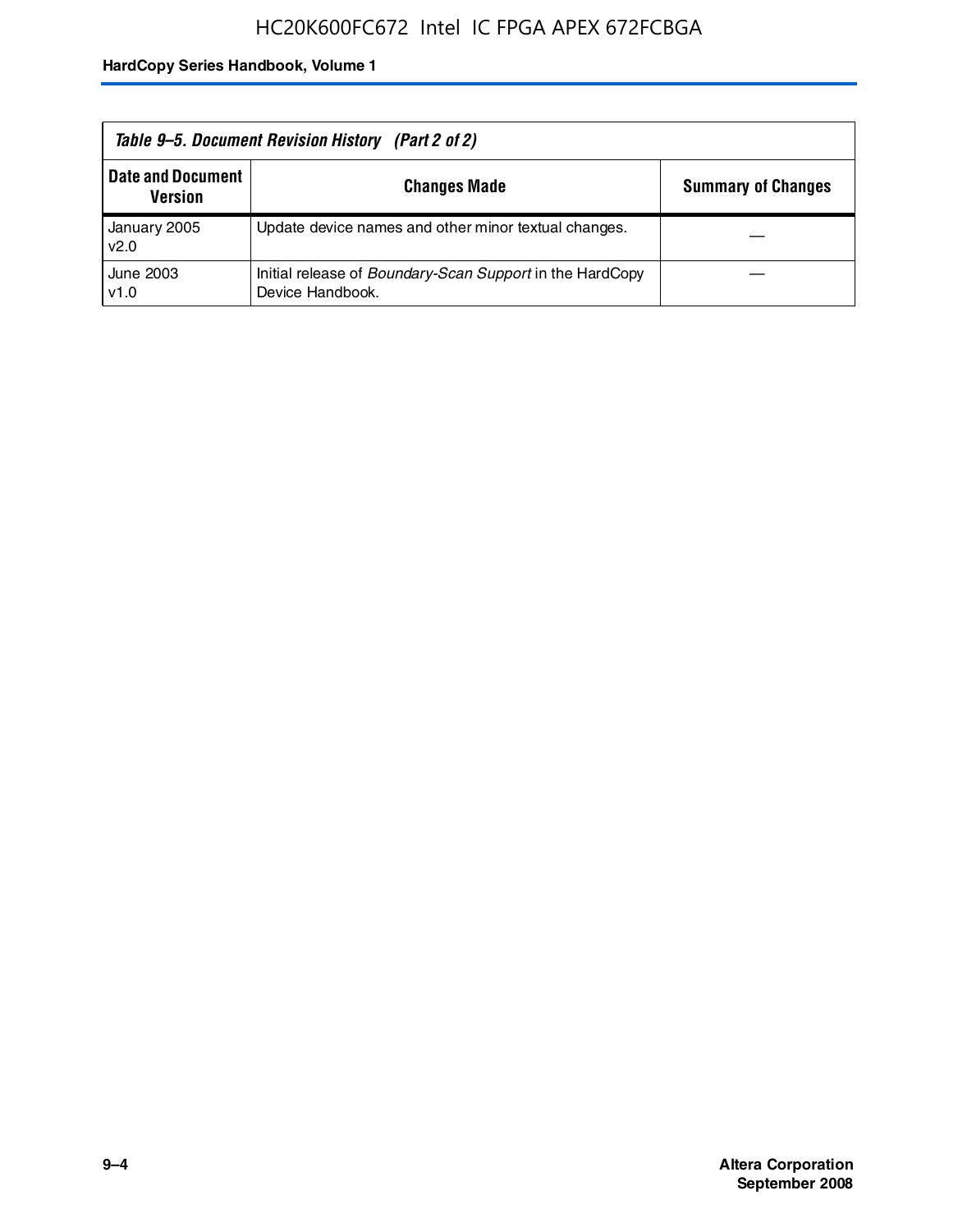

# **10. Operating Conditions**

# **H51010-2.3**

# **Recommended Operating Conditions**

Tables 10–1 through 10–4 provide information on absolute maximum ratings, recommended operating conditions, DC operating conditions, and capacitance for 1.8-V HardCopy® APEX<sup>TM</sup> devices.

|                           | Table 10–1. HardCopy APEX Device Absolute Maximum Ratings Note (1) |                              |        |     |      |  |
|---------------------------|--------------------------------------------------------------------|------------------------------|--------|-----|------|--|
| Symbol                    | <b>Parameter</b>                                                   | <b>Conditions</b>            | Min    | Max | Unit |  |
| <b>V<sub>CCINT</sub></b>  | Supply voltage                                                     | With respect to ground $(2)$ | $-0.5$ | 2.5 | v    |  |
| V <sub>CCIO</sub>         |                                                                    |                              | $-0.5$ | 4.6 | ν    |  |
| $V_1$                     | DC input voltage                                                   |                              | $-0.5$ | 4.6 | v    |  |
| $I_{OUT}$                 | DC output current, per pin                                         |                              | $-25$  | 25  | mA   |  |
| $\mathsf{T}_{\text{STG}}$ | Storage temperature                                                | No bias                      | $-65$  | 150 | °€   |  |
| $T_{\sf AMB}$             | Ambient temperature                                                | Under bias                   | $-65$  | 135 | °C   |  |
| $T_{J}$                   | Junction temperature                                               | BGA packages, under bias     |        | 135 | °C   |  |

| Table 10–2. HardCopy APEX Device Recommended Operating Conditions |                                                        |                    |                  |                   |              |  |  |
|-------------------------------------------------------------------|--------------------------------------------------------|--------------------|------------------|-------------------|--------------|--|--|
| Symbol                                                            | <b>Parameter</b>                                       | <b>Conditions</b>  | Min              | Max               | Unit         |  |  |
| $V_{\text{CCINT}}$                                                | Supply voltage for internal<br>logic and input buffers | (3), (4)           | 1.71<br>(1.71)   | 1.89<br>(1.89)    | $\vee$       |  |  |
| V <sub>CCIO</sub>                                                 | Supply voltage for output<br>buffers, 3.3-V operation  | (3), (4)           | 3.00<br>(3.00)   | 3.60<br>(3.60)    | $\vee$       |  |  |
|                                                                   | Supply voltage for output<br>buffers, 2.5-V operation  | (3), (4)           | 2.375<br>(2.375) | 2.625<br>(2.625)  | $\vee$       |  |  |
| $V_1$                                                             | Input voltage                                          | (2), (5)           | $-0.5$           | 4.1               | $\vee$       |  |  |
| $V_{\rm O}$                                                       | Output voltage                                         |                    | 0                | V <sub>CCIO</sub> | $\vee$       |  |  |
| $T_{\rm J}$                                                       | Junction temperature                                   | For commercial use | 0                | 85                | $^{\circ}$ C |  |  |
|                                                                   |                                                        | For industrial use | $-40$            | 100               | $^{\circ}$ C |  |  |
| $t_{R}$                                                           | Input rise time (10% to 90%)                           |                    |                  | 40                | ns           |  |  |
| $t_F$                                                             | Input fall time $(90\% \text{ to } 10\%)$              |                    |                  | 40                | ns           |  |  |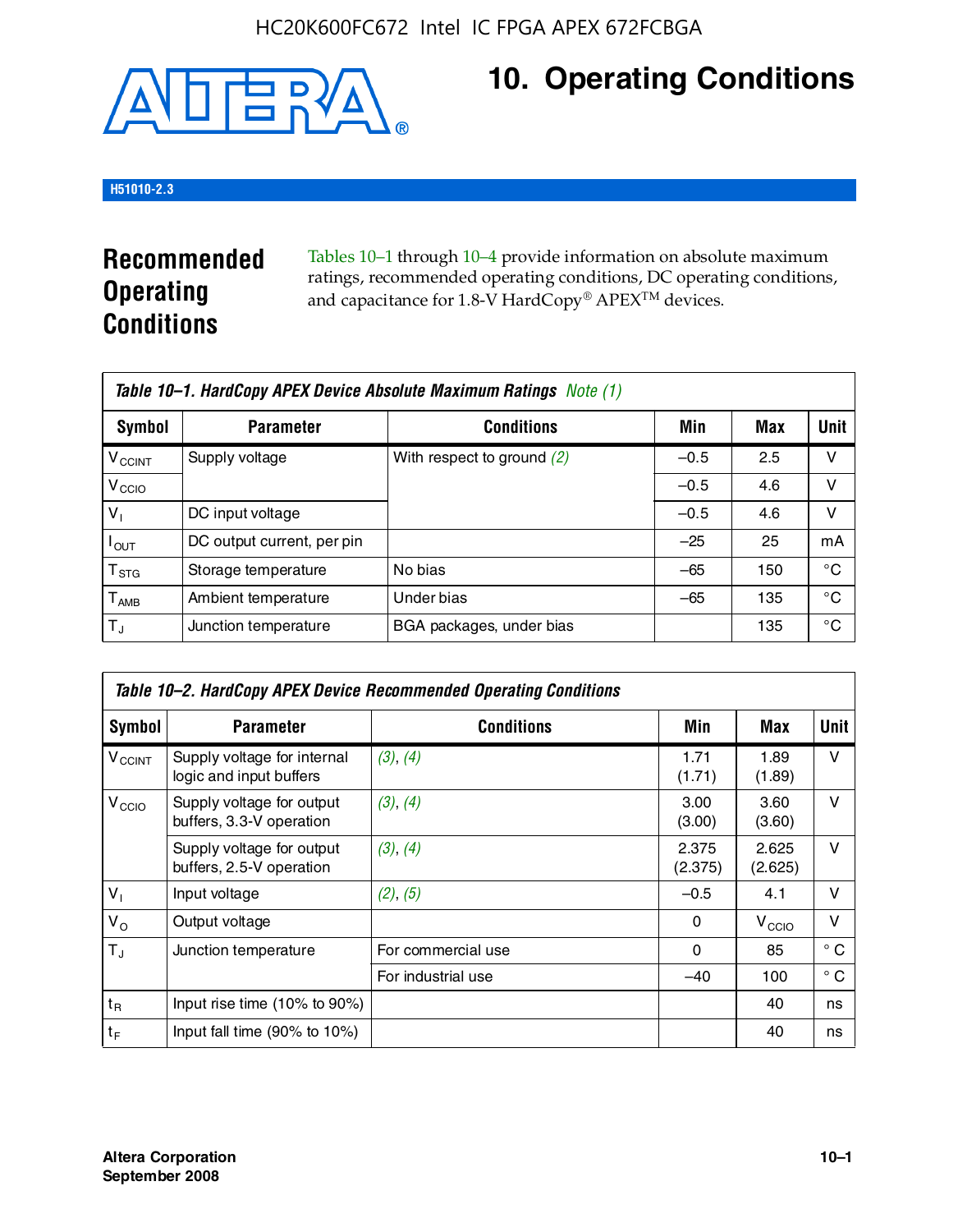# HC20K600FC672 Intel IC FPGA APEX 672FCBGA

|                 | Table 10–3. HardCopy APEX Device DC Operating Conditions (Part 1 of 2) Notes $(6)$ , $(7)$ , $(8)$ |                                                                        |                                          |            |                                         |             |  |
|-----------------|----------------------------------------------------------------------------------------------------|------------------------------------------------------------------------|------------------------------------------|------------|-----------------------------------------|-------------|--|
| Symbol          | <b>Parameter</b>                                                                                   | <b>Conditions</b>                                                      | <b>Min</b>                               | <b>Typ</b> | Max                                     | <b>Unit</b> |  |
| $V_{\text{IH}}$ | High-level LVTTL, CMOS, or<br>3.3-V PCI input voltage                                              |                                                                        | 1.7,<br>$0.5 \times V_{\text{CCIO}}$ (8) |            | 4.1                                     | v           |  |
| $V_{IL}$        | Low-level LVTTL, CMOS, or<br>3.3-V PCI input voltage                                               |                                                                        | $-0.5$                                   |            | 0.8,<br>$0.3 \times V_{\text{CCIO}}(8)$ | v           |  |
| $V_{OH}$        | 3.3-V high-level LVTTL output<br>voltage                                                           | $I_{OH} = -12$ mA DC,<br>$V_{\text{CCIO}} = 3.00 \text{ V} (9)$        | 2.4                                      |            |                                         | v           |  |
|                 | 3.3-V high-level LVCMOS<br>output voltage                                                          | $I_{OH} = -0.1$ mA DC,<br>$V_{\text{CCIO}} = 3.00 \text{ V} (9)$       | $V_{\text{CCIO}} - 0.2$                  |            |                                         | v           |  |
|                 | 3.3-V high-level PCI output<br>voltage                                                             | $I_{OH} = -0.5$ mA DC,<br>$V_{\text{CCIO}} = 3.00$ to 3.60 V<br>(9)    | $0.9 \times V_{\text{CCIO}}$             |            |                                         | v           |  |
|                 | 2.5-V high-level output<br>voltage                                                                 | $I_{OH} = -0.1$ mA DC,<br>$V_{\text{CCIO}} = 2.30 \text{ V } (9)$      | 2.1                                      |            |                                         | v           |  |
|                 |                                                                                                    | $I_{OH} = -1$ mA DC,<br>$V_{\text{CCIO}} = 2.30 \text{ V} (9)$         | 2.0                                      |            |                                         | v           |  |
|                 |                                                                                                    | $I_{OH} = -2$ mA DC,<br>$V_{\text{CCIO}} = 2.30 \text{ V} (9)$         | 1.7                                      |            |                                         | v           |  |
| $V_{OL}$        | 3.3-V low-level LVTTL output<br>voltage                                                            | $I_{OL}$ = 12 mA DC,<br>$V_{\text{CCIO}} = 3.00 \text{ V} (10)$        |                                          |            | 0.4                                     | v           |  |
|                 | 3.3-V low-level LVCMOS<br>output voltage                                                           | $I_{OL} = 0.1$ mA DC,<br>$V_{\text{CCIO}} = 3.00 \text{ V} (10)$       |                                          |            | 0.2                                     | v           |  |
|                 | 3.3-V low-level PCI output<br>voltage                                                              | $I_{OL}$ = 1.5 mA DC,<br>$V_{\text{CCIO}} = 3.00$ to 3.60 V<br>(10)    |                                          |            | $0.1 \times V_{\text{CCIO}}$            | v           |  |
|                 | 2.5-V low-level output voltage                                                                     | $I_{OL} = 0.1$ mA DC,<br>$V_{\text{CCIO}} = 2.30 \text{ V} (10)$       |                                          |            | 0.2                                     | v           |  |
|                 |                                                                                                    | $I_{OL}$ = 1 mA DC,<br>$V_{\text{CCIO}} = 2.30 \text{ V} (10)$         |                                          |            | 0.4                                     | v           |  |
|                 |                                                                                                    | $I_{OL}$ = 2 mA DC,<br>$V_{\text{CCIO}} = 2.30 V (10)$                 |                                          |            | 0.7                                     | v           |  |
| Τ,              | Input pin leakage current (11)                                                                     | $V_1 = 4.1$ to -0.5 V                                                  | $-10$                                    |            | 10                                      | μA          |  |
| $I_{OZ}$        | Tri-stated I/O pin leakage<br>current (11)                                                         | $V_0 = 4.1$ to $-0.5$ V                                                | $-10$                                    |            | 10                                      | μA          |  |
| $I_{CC0}$       | V <sub>CC</sub> supply current (standby)<br>(All ESBs in power-down<br>mode)                       | $V_1$ = ground, no load,<br>no toggling inputs,<br>-7 speed grade      |                                          | 10         |                                         | mA          |  |
|                 |                                                                                                    | $V_1$ = ground, no load,<br>no toggling inputs,<br>-8, -9 speed grades |                                          | 5          |                                         | mA          |  |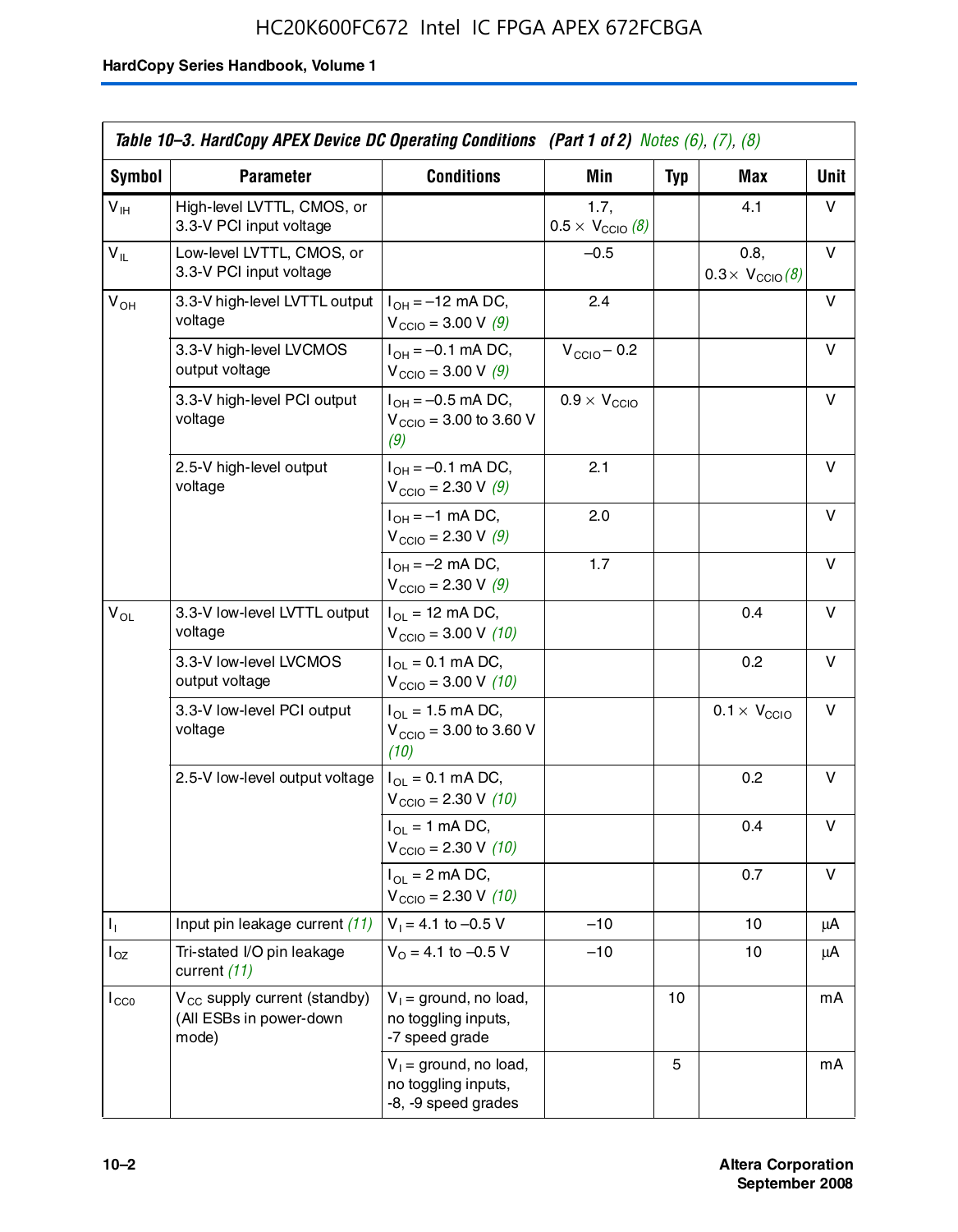## **Recommended Operating Conditions**

|            | Table 10-3. HardCopy APEX Device DC Operating Conditions (Part 2 of 2) Notes (6), (7), (8) |                                          |     |     |     |           |  |  |
|------------|--------------------------------------------------------------------------------------------|------------------------------------------|-----|-----|-----|-----------|--|--|
| Symbol     | <b>Parameter</b>                                                                           | <b>Conditions</b>                        | Min | Typ | Max | Unit      |  |  |
| $R_{CONF}$ | Value of I/O pin pull-up                                                                   | $V_{\text{CCIO}} = 3.0 \text{ V} (12)$   | 20  |     | 50  | $k\Omega$ |  |  |
|            | resistor before and during<br>configuration emulation                                      | $V_{\text{CCIO}} = 2.375 \text{ V}$ (12) | 30  |     | 80  | $k\Omega$ |  |  |
|            |                                                                                            | $V_{\text{CCIO}} = 1.71 \text{ V}$ (12)  | 60  |     | 150 | $k\Omega$ |  |  |

|                    | <b>Table 10–4. HardCopy APEX Device Capacitance</b> Note (13) |                              |     |     |     |  |
|--------------------|---------------------------------------------------------------|------------------------------|-----|-----|-----|--|
| Symbol             | <b>Parameter</b>                                              | <b>Conditions</b>            | Min | Typ | Max |  |
| $C_{\text{IN}}$    | Input capacitance                                             | $V_{IN} = 0$ V, f = 1.0 MHz  |     | 8   | pF  |  |
| $C_{\text{INCLK}}$ | Input capacitance on<br>dedicated clock pin                   | $V_{IN} = 0$ V, f = 1.0 MHz  |     | 12  | pF  |  |
| $C_{\text{OUT}}$   | Output capacitance                                            | $V_{OUT} = 0$ V, f = 1.0 MHz |     | 8   | pF  |  |

### *Notes to Table 10–1 through 10–4:*

- (1) Refer to the *Operating Requirements for Altera Devices Data Sheet*.
- (2) Minimum DC input is –0.5 V. During transitions, the inputs may undershoot to –0.5 V or overshoot to 4.6 V for input currents less than 100 mA and periods shorter than 20 ns.
- (3) Numbers in parentheses are for industrial-temperature-range devices.
- (4) Maximum  $V_{CC}$  rise time is 100 ms, and  $V_{CC}$  must rise monotonically.
- (5) All pins (including dedicated inputs, clock, I/O, and JTAG pins) may be driven before  $V_{\text{CCINT}}$  and  $V_{\text{CCIO}}$  are powered.
- (6) Typical values are for  $T_A = 25^{\circ}$  C,  $V_{CCTNT} = 1.8$  V, and  $V_{CCTO} = 1.8$  V, 2.5 V, or 3.3 V.
- (7) These values are specified under the HardCopy device recommended operating conditions, as shown in Table 10–2 on page 10–1.
- (8) Refer to *AN 117: Using Selectable I/O Standards in Altera Devices* for the V<sub>IH</sub>, V<sub>IL</sub>, V<sub>OH</sub>, V<sub>OL</sub>, and I<sub>I</sub> parameters when  $V_{\text{CCIO}} = 1.8 \text{ V}$ .
- (9) The APEX 20KE input buffers are compatible with 1.8-V, 2.5-V and 3.3-V (LVTTL and LVCMOS) signals. Additionally, the input buffers are 3.3-V PCI compliant. Input buffers also meet specifications for GTL+, CTT, AGP, SSTL-2, SSTL-3, and HSTL.
- (10) The  $I_{OH}$  parameter refers to high-level TTL, PCI, or CMOS output current.
- (11) This value is specified for normal device operation. The value may vary during power-up.
- (12) Pin pull-up resistance values will be lower if an external source drives the pin higher than  $V_{CCIO}$ .
- (13) Capacitance is sample-tested only.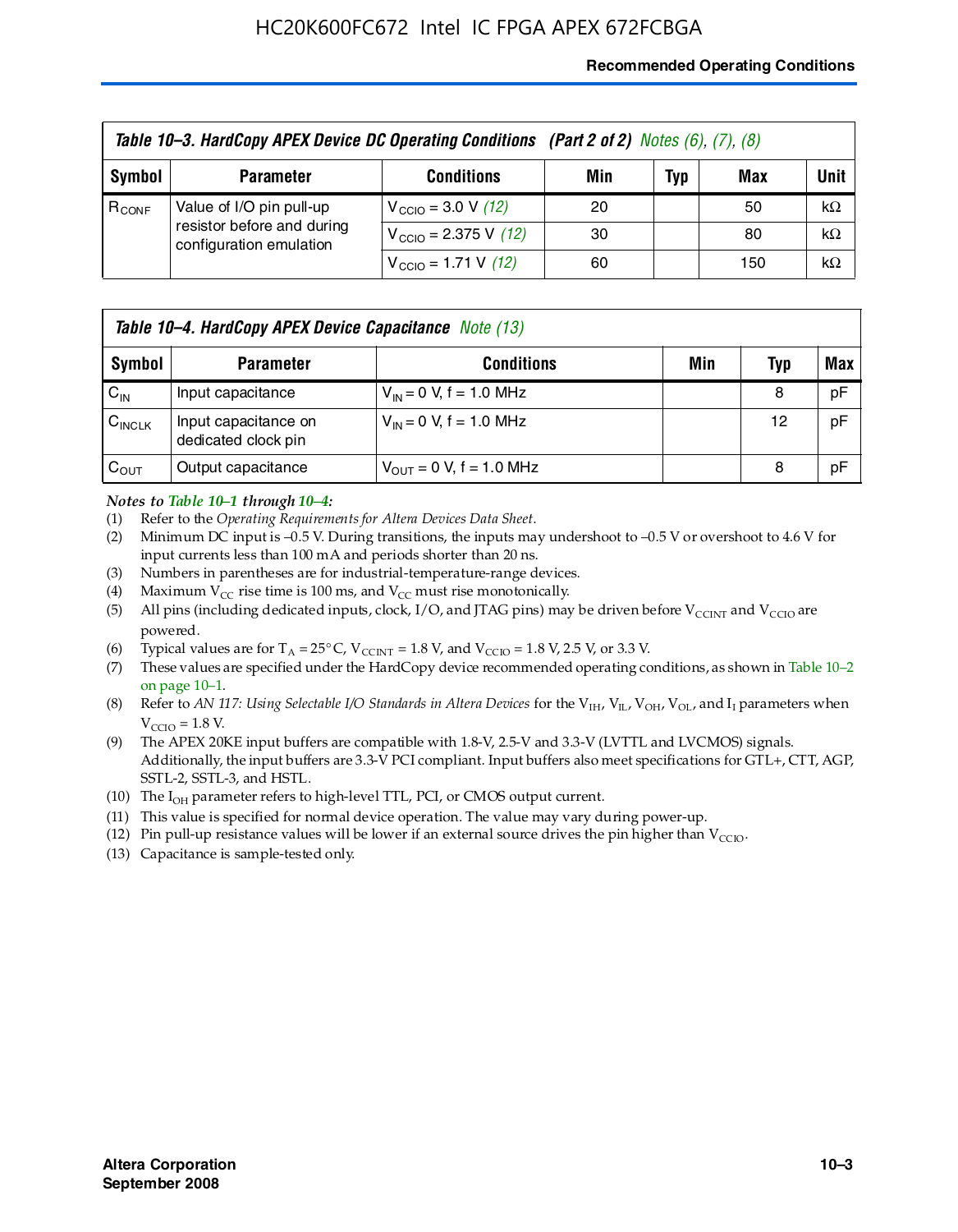Tables 10–5 through 10–20 list the DC operating specifications for the supported I/O standards. These tables list minimal specifications only; HardCopy devices may exceed these specifications.

|                           | Table 10-5. LVTTL I/O Specifications |                                                                 |                |                         |              |  |  |  |  |
|---------------------------|--------------------------------------|-----------------------------------------------------------------|----------------|-------------------------|--------------|--|--|--|--|
| Symbol                    | <b>Parameter</b>                     | <b>Conditions</b>                                               | <b>Minimum</b> | <b>Maximum</b>          | <b>Units</b> |  |  |  |  |
| $V_{\text{CCIO}}$         | Output supply<br>voltage             |                                                                 | 3.0            | 3.6                     | $\vee$       |  |  |  |  |
| $V_{\text{IH}}$           | High-level input<br>voltage          |                                                                 | 2.0            | $V_{\text{CCIO}} + 0.3$ | $\vee$       |  |  |  |  |
| $V_{IL}$                  | Low-level input<br>voltage           |                                                                 | $-0.3$         | 0.8                     | v            |  |  |  |  |
| $\mathsf{I}_{\mathsf{I}}$ | Input pin leakage<br>current         | $V_{IN} = 0$ V or 3.3 V                                         | $-10$          | 10                      | μA           |  |  |  |  |
| $V_{OH}$                  | High-level output<br>voltage         | $I_{OH} = -12$ mA,<br>$V_{\text{CCIO}} = 3.0 V(1)$              | 2.4            |                         | v            |  |  |  |  |
| $V_{OL}$                  | Low-level output<br>voltage          | $I_{\Omega I} = 12 \text{ mA}$<br>$V_{\text{CCIO}} = 3.0 V (2)$ |                | 0.4                     | $\vee$       |  |  |  |  |

|                   | Table 10-6. LVCMOS I/O Specifications |                                                           |                         |                         |              |  |  |  |  |
|-------------------|---------------------------------------|-----------------------------------------------------------|-------------------------|-------------------------|--------------|--|--|--|--|
| <b>Symbol</b>     | <b>Parameter</b>                      | <b>Conditions</b>                                         | <b>Minimum</b>          | <b>Maximum</b>          | <b>Units</b> |  |  |  |  |
| V <sub>CCIO</sub> | Power supply<br>voltage range         |                                                           | 3.0                     | 3.6                     | v            |  |  |  |  |
| $V_{\text{IH}}$   | High-level input<br>voltage           |                                                           | 2.0                     | $V_{\text{CCIO}} + 0.3$ | $\vee$       |  |  |  |  |
| $V_{IL}$          | Low-level input<br>voltage            |                                                           | $-0.3$                  | 0.8                     | $\vee$       |  |  |  |  |
| H,                | Input pin leakage<br>current          | $V_{IN} = 0$ V or 3.3 V                                   | $-10$                   | 10                      | μA           |  |  |  |  |
| $V_{OH}$          | High-level output<br>voltage          | $V_{\text{CCIO}} = 3.0 V$<br>$I_{OH} = -0.1$ mA $(1)$     | $V_{\text{CCIO}} - 0.2$ |                         | $\vee$       |  |  |  |  |
| $V_{OL}$          | Low-level output<br>voltage           | $V_{\text{CCIO}} = 3.0 V$<br>$I_{\text{OL}} = 0.1$ mA (2) |                         | 0.2                     | $\vee$       |  |  |  |  |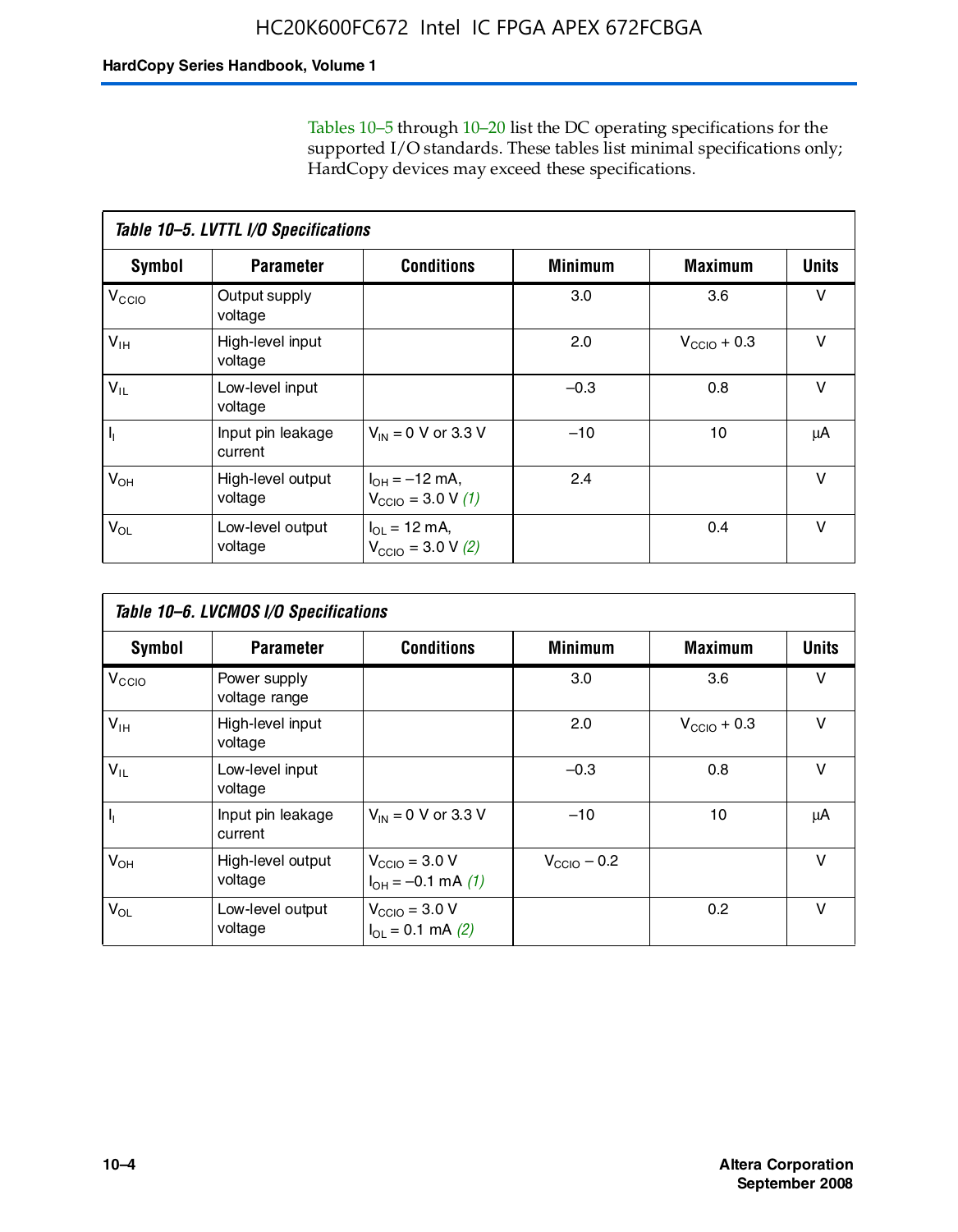# **Recommended Operating Conditions**

|                         | Table 10-7. 2.5-V I/O Specifications |                           |                |                         |              |
|-------------------------|--------------------------------------|---------------------------|----------------|-------------------------|--------------|
| <b>Symbol</b>           | <b>Parameter</b>                     | <b>Conditions</b>         | <b>Minimum</b> | <b>Maximum</b>          | <b>Units</b> |
| V <sub>CIO</sub>        | Output supply<br>voltage             |                           | 2.375          | 2.625                   | v            |
| $V_{\text{IH}}$         | High-level input<br>voltage          |                           | 1.7            | $V_{\text{CCIO}} + 0.3$ | $\vee$       |
| $V_{IL}$                | Low-level input<br>voltage           |                           | $-0.3$         | 0.7                     | $\vee$       |
| $\mathsf{I}_\mathrm{I}$ | Input pin leakage<br>current         | $V_{IN}$ = 0 V or 3.3 V   | $-10$          | 10                      | μA           |
| $V_{OH}$                | High-level output                    | $I_{OH} = -0.1$ mA $(1)$  | 2.1            |                         | V            |
|                         | voltage                              | $I_{OH} = -1$ mA (1)      | 2.0            |                         | $\vee$       |
|                         |                                      | $I_{OH} = -2$ mA (1)      | 1.7            |                         | v            |
| $V_{OL}$                | Low-level output                     | $I_{\Omega}$ = 0.1 mA (2) |                | 0.2                     | v            |
|                         | voltage                              | $I_{OL} = 1$ mA (2)       |                | 0.4                     | v            |
|                         |                                      | $I_{OL} = 2$ mA (2)       |                | 0.7                     | v            |

|                   | Table 10-8. 1.8-V I/O Specifications |                         |                               |                               |              |  |  |  |  |
|-------------------|--------------------------------------|-------------------------|-------------------------------|-------------------------------|--------------|--|--|--|--|
| Symbol            | <b>Parameter</b>                     | <b>Conditions</b>       | <b>Minimum</b>                | <b>Maximum</b>                | <b>Units</b> |  |  |  |  |
| $V_{\text{CCIO}}$ | Output supply<br>voltage             |                         | 1.7                           | 1.9                           | $\vee$       |  |  |  |  |
| $V_{\text{IH}}$   | High-level input<br>voltage          |                         | $0.65 \times V_{\text{CCIO}}$ | $V_{\text{CCIO}} + 0.3$       | v            |  |  |  |  |
| $V_{IL}$          | Low-level input<br>voltage           |                         |                               | $0.35 \times V_{\text{CCIO}}$ | $\vee$       |  |  |  |  |
| $\mathbf{l}_{1}$  | Input pin leakage<br>current         | $V_{IN} = 0$ V or 3.3 V | $-10$                         | 10                            | μA           |  |  |  |  |
| $V_{OH}$          | High-level output<br>voltage         | $I_{OH} = -2$ mA (1)    | $V_{\text{CCIO}} - 0.45$      |                               | v            |  |  |  |  |
| $V_{OL}$          | Low-level output<br>voltage          | $I_{\Omega}$ = 2 mA (2) |                               | 0.45                          | $\vee$       |  |  |  |  |

| Table 10-9. 3.3-V PCI Specifications (Part 1 of 2) |                             |                   |                              |                |                         |       |
|----------------------------------------------------|-----------------------------|-------------------|------------------------------|----------------|-------------------------|-------|
| Symbol                                             | <b>Parameter</b>            | <b>Conditions</b> | <b>Minimum</b>               | <b>Typical</b> | <b>Maximum</b>          | Units |
| V <sub>CIO</sub>                                   | I/O supply voltage          |                   | 3.0                          | 3.3            | 3.6                     |       |
| $V_{\text{IH}}$                                    | High-level input<br>voltage |                   | $0.5 \times V_{\text{CCIO}}$ |                | $V_{\text{CCIO}} + 0.5$ |       |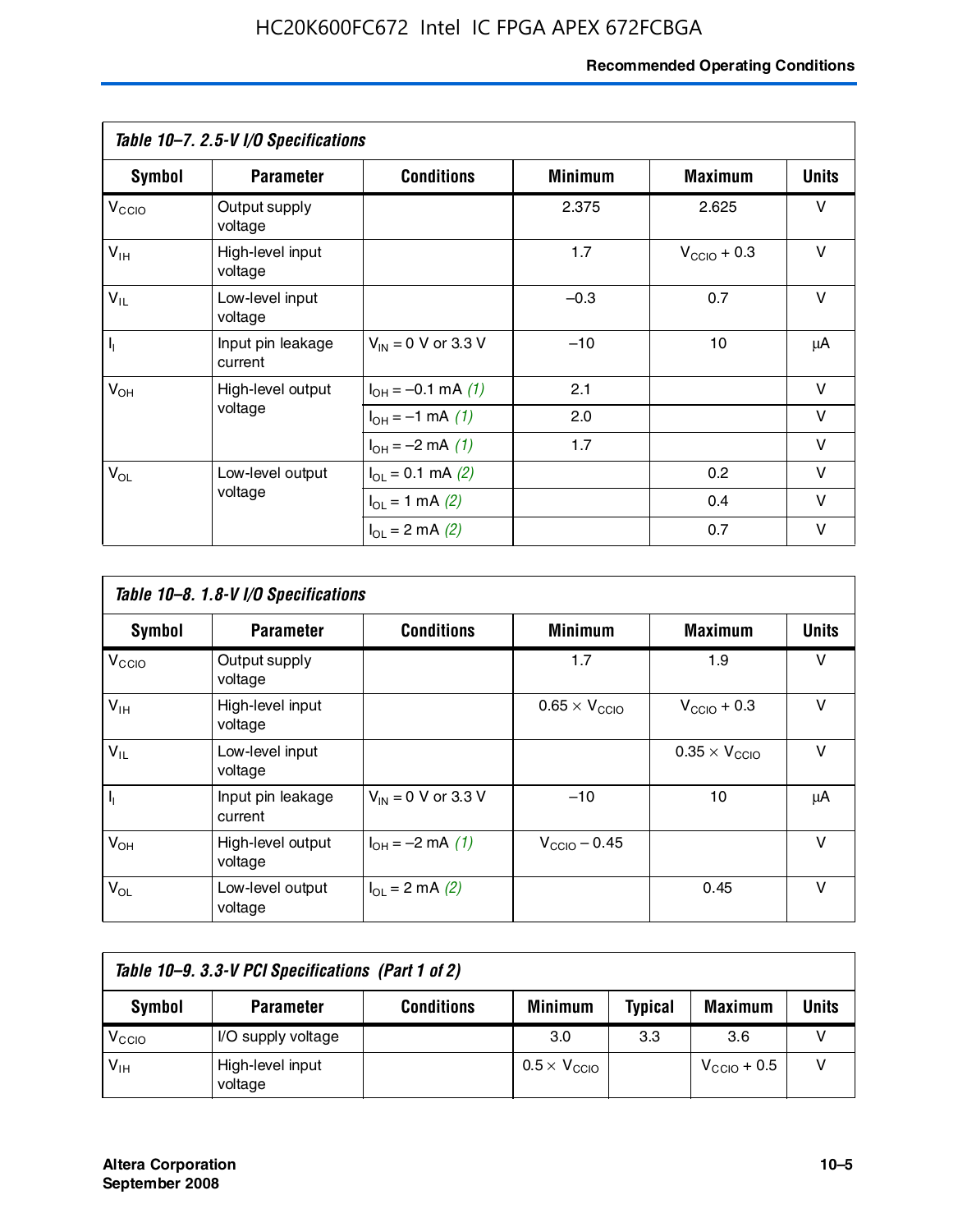# HC20K600FC672 Intel IC FPGA APEX 672FCBGA

| Table 10–9. 3.3-V PCI Specifications (Part 2 of 2) |                              |                                        |                              |         |                              |              |  |
|----------------------------------------------------|------------------------------|----------------------------------------|------------------------------|---------|------------------------------|--------------|--|
| Symbol                                             | <b>Parameter</b>             | <b>Conditions</b>                      | <b>Minimum</b>               | Typical | <b>Maximum</b>               | <b>Units</b> |  |
| $V_{IL}$                                           | Low-level input<br>voltage   |                                        | $-0.5$                       |         | $0.3 \times V_{\text{CCIO}}$ | v            |  |
|                                                    | Input pin leakage<br>current | $0 < V_{IN} < V_{CCIO}$                | $-10$                        |         | 10                           | μA           |  |
| $V_{OH}$                                           | High-level output<br>voltage | $I_{\text{OUT}} = -500 \mu A$          | $0.9 \times V_{\text{CCIO}}$ |         |                              | v            |  |
| $V_{OL}$                                           | Low-level output<br>voltage  | $I_{\text{OUT}} = 1,500 \,\mu\text{A}$ |                              |         | $0.1 \times V_{\text{CCIO}}$ | v            |  |

| Table 10-10. 3.3-V PCI-X Specifications |                              |                               |                              |                |                               |              |  |
|-----------------------------------------|------------------------------|-------------------------------|------------------------------|----------------|-------------------------------|--------------|--|
| <b>Symbol</b>                           | <b>Parameter</b>             | <b>Conditions</b>             | <b>Minimum</b>               | <b>Typical</b> | <b>Maximum</b>                | <b>Units</b> |  |
| V <sub>CCIO</sub>                       | Output supply<br>voltage     |                               | 3.0                          | 3.3            | 3.6                           | v            |  |
| V <sub>IH</sub>                         | High-level input<br>voltage  |                               | $0.5 \times V_{\text{CCIO}}$ |                | $V_{\text{CCIO}} + 0.5$       | $\vee$       |  |
| $V_{IL}$                                | Low-level input<br>voltage   |                               | $-0.5$                       |                | $0.35 \times V_{\text{CCIO}}$ | $\vee$       |  |
| $V_{IPU}$                               | Input pull-up voltage        |                               | $0.7 \times V_{\text{CCIO}}$ |                |                               | $\vee$       |  |
| $I_{\rm IL}$                            | Input pin leakage<br>current | $0 < V_{IN} < V_{CGIO}$       | $-10.0$                      |                | 10.0                          | μA           |  |
| $V_{OH}$                                | High-level output<br>voltage | $I_{\text{OUT}} = -500 \mu A$ | $0.9 \times V_{\text{CCIO}}$ |                |                               | $\vee$       |  |
| $V_{OL}$                                | Low-level output<br>voltage  | $I_{\text{OUT}} = 1500 \mu A$ |                              |                | $0.1 \times V_{\text{CCIO}}$  | $\vee$       |  |
| L <sub>PIN</sub>                        | Pin Inductance               |                               |                              |                | 15.0                          | nH           |  |

| Table 10-11. 3.3-V LVDS I/O Specifications (Part 1 of 2) |                                           |                    |                |                |                |              |  |
|----------------------------------------------------------|-------------------------------------------|--------------------|----------------|----------------|----------------|--------------|--|
| Symbol                                                   | <b>Parameter</b>                          | <b>Conditions</b>  | <b>Minimum</b> | <b>Typical</b> | <b>Maximum</b> | <b>Units</b> |  |
| V <sub>CIO</sub>                                         | I/O supply voltage                        |                    | 3.135          | 3.3            | 3.465          | v            |  |
| $V_{OD}$                                                 | Differential output<br>voltage            | $R_1 = 100 \Omega$ | 250            |                | 450            | mV           |  |
| $V_{OD}$                                                 | Change in VOD<br>between high and<br>low  | $R_1 = 100 \Omega$ |                |                | 50             | mV           |  |
| $V_{OS}$                                                 | Output offset voltage $ R_1 = 100 \Omega$ |                    | 1.125          | 1.25           | 1.375          |              |  |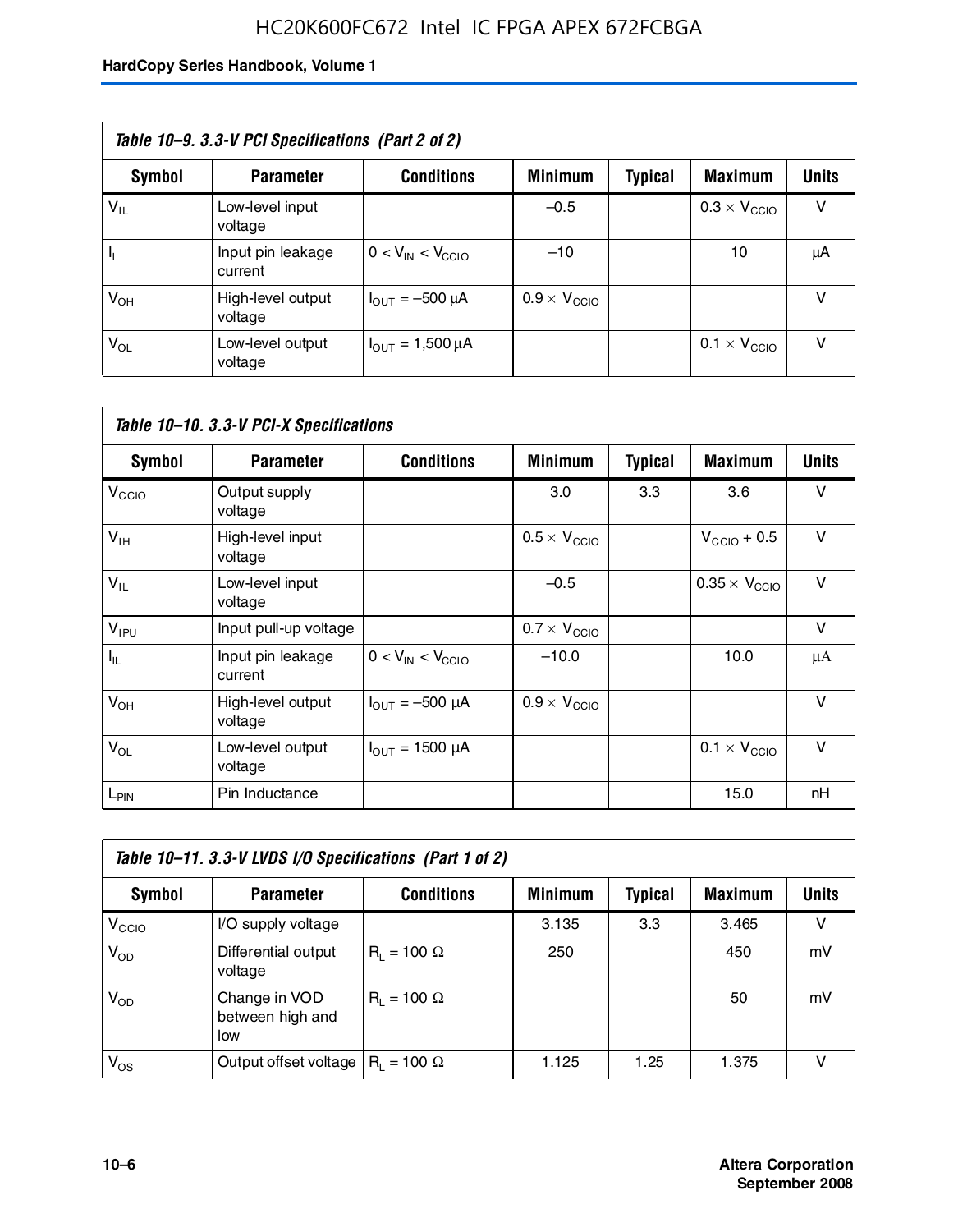# **Recommended Operating Conditions**

| Table 10–11. 3.3-V LVDS I/O Specifications (Part 2 of 2) |                                                                              |                    |                |                |                |              |
|----------------------------------------------------------|------------------------------------------------------------------------------|--------------------|----------------|----------------|----------------|--------------|
| Symbol                                                   | <b>Parameter</b>                                                             | <b>Conditions</b>  | <b>Minimum</b> | <b>Typical</b> | <b>Maximum</b> | <b>Units</b> |
| $V_{OS}$                                                 | Change in VOS<br>between high and<br>low                                     | $R_1 = 100 \Omega$ |                |                | 50             | mV           |
| V <sub>TH</sub>                                          | Differential input<br>threshold                                              | $V_{CM} = 1.2 V$   | $-100$         |                | 100            | mV           |
| $V_{IN}$                                                 | Receiver input<br>voltage range                                              |                    | 0.0            |                | 2.4            | v            |
| $R_{\perp}$                                              | Receiver differential<br>input resistor<br>(external to<br>APEX 20K devices) |                    | 90             | 100            | 110            | Ω            |

| Table 10-12. GTL+ I/O Specifications |                             |                          |                 |                |                 |              |  |
|--------------------------------------|-----------------------------|--------------------------|-----------------|----------------|-----------------|--------------|--|
| <b>Symbol</b>                        | <b>Parameter</b>            | <b>Conditions</b>        | <b>Minimum</b>  | <b>Typical</b> | <b>Maximum</b>  | <b>Units</b> |  |
| $V_{TT}$                             | Termination voltage         |                          | 1.35            | 1.5            | 1.65            | v            |  |
| $V_{BEF}$                            | Reference voltage           |                          | 0.88            | 1.0            | 1.12            | v            |  |
| $V_{IH}$                             | High-level input<br>voltage |                          | $V_{BFF}$ + 0.1 |                |                 | $\vee$       |  |
| $V_{IL}$                             | Low-level input<br>voltage  |                          |                 |                | $V_{BFF}$ – 0.1 | $\vee$       |  |
| $V_{OL}$                             | Low-level output<br>voltage | $I_{\Omega}$ = 36 mA (2) |                 |                | 0.65            | v            |  |

| Table 10–13. SSTL-2 Class I Specifications (Part 1 of 2) |                             |                   |                  |           |                         |              |  |
|----------------------------------------------------------|-----------------------------|-------------------|------------------|-----------|-------------------------|--------------|--|
| Symbol                                                   | <b>Parameter</b>            | <b>Conditions</b> | <b>Minimum</b>   | Typical   | <b>Maximum</b>          | <b>Units</b> |  |
| V <sub>CCIO</sub>                                        | I/O supply voltage          |                   | 2.375            | 2.5       | 2.625                   | v            |  |
| $V_{TT}$                                                 | Termination voltage         |                   | $V_{REF}$ – 0.04 | $V_{REF}$ | $V_{REF}$ + 0.04        | v            |  |
| $V_{BEF}$                                                | Reference voltage           |                   | 1.15             | 1.25      | 1.35                    | v            |  |
| $V_{IH}$                                                 | High-level input<br>voltage |                   | $V_{REF}$ + 0.18 |           | $V_{\text{CCIO}} + 0.3$ | v            |  |
| $'V_{IL}$                                                | Low-level input<br>voltage  |                   | $-0.3$           |           | $V_{BFE}$ – 0.18        | v            |  |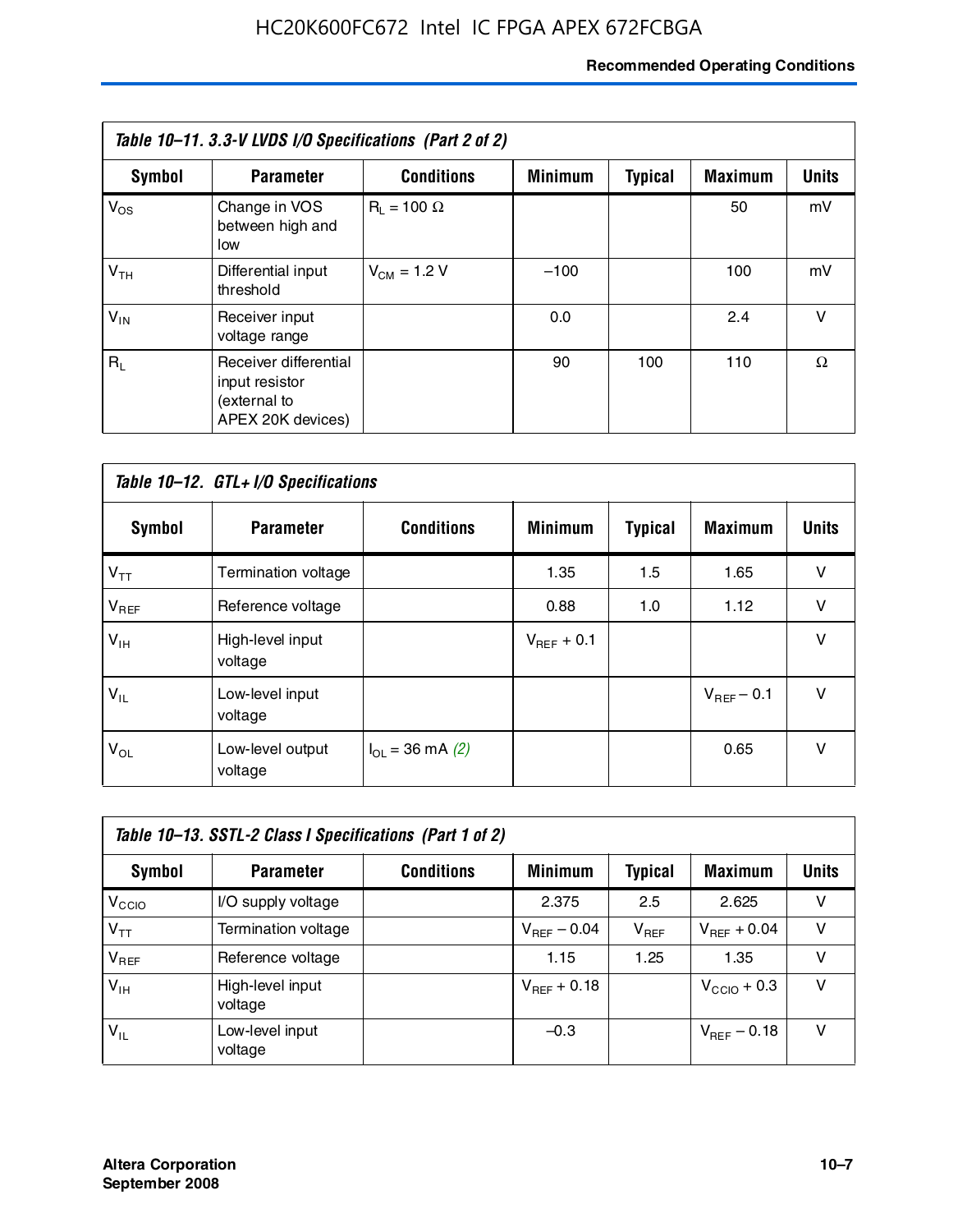# HC20K600FC672 Intel IC FPGA APEX 672FCBGA

| Table 10–13. SSTL-2 Class I Specifications (Part 2 of 2) |                              |                           |                 |                |                 |              |
|----------------------------------------------------------|------------------------------|---------------------------|-----------------|----------------|-----------------|--------------|
| Symbol                                                   | <b>Parameter</b>             | <b>Conditions</b>         | <b>Minimum</b>  | <b>Typical</b> | <b>Maximum</b>  | <b>Units</b> |
| $V_{OH}$                                                 | High-level output<br>voltage | $I_{OH} = -7.6$ mA (1)    | $V_{TT}$ + 0.57 |                |                 |              |
| $V_{OL}$                                                 | Low-level output<br>voltage  | $I_{\Omega}$ = 7.6 mA (2) |                 |                | $V_{TT}$ – 0.57 |              |

| Table 10–14. SSTL-2 Class II Specifications |                              |                                       |                  |                |                  |        |  |
|---------------------------------------------|------------------------------|---------------------------------------|------------------|----------------|------------------|--------|--|
| <b>Symbol</b>                               | <b>Parameter</b>             | <b>Conditions</b>                     | <b>Minimum</b>   | <b>Typical</b> | Maximum          | Units  |  |
| V <sub>CCIO</sub>                           | I/O supply voltage           |                                       | 2.375            | 2.5            | 2.625            | v      |  |
| $V_{TT}$                                    | Termination voltage          |                                       | $V_{BFF}$ – 0.04 | $V_{REF}$      | $V_{BFF}$ + 0.04 | v      |  |
| $V_{REF}$                                   | Reference voltage            |                                       | 1.15             | 1.25           | 1.35             | $\vee$ |  |
| $V_{IH}$                                    | High-level input<br>voltage  |                                       | $V_{BFF}$ + 0.18 |                | $V_{CCD}$ + 0.3  | v      |  |
| $V_{IL}$                                    | Low-level input<br>voltage   |                                       | $-0.3$           |                | $V_{BFF}$ – 0.18 | v      |  |
| $V_{OH}$                                    | High-level output<br>voltage | $I_{OH} = -15.2$ mA (1)               | $V_{TT}$ + 0.76  |                |                  | v      |  |
| $V_{OL}$                                    | Low-level output<br>voltage  | $I_{\text{O1}} = 15.2 \text{ mA} (2)$ |                  |                | $V_{TT} - 0.76$  | $\vee$ |  |

| Table 10–15. SSTL-3 Class I Specifications |                              |                                 |                         |                |                         |              |  |
|--------------------------------------------|------------------------------|---------------------------------|-------------------------|----------------|-------------------------|--------------|--|
| <b>Symbol</b>                              | <b>Parameter</b>             | <b>Conditions</b>               | <b>Minimum</b>          | <b>Typical</b> | <b>Maximum</b>          | <b>Units</b> |  |
| V <sub>CCIO</sub>                          | I/O supply voltage           |                                 | 3.0                     | 3.3            | 3.6                     | v            |  |
| $V_{TT}$                                   | Termination voltage          |                                 | $V_{\text{BFF}}$ – 0.05 | $V_{REF}$      | $V_{BFF}$ + 0.05        | v            |  |
| $V_{REF}$                                  | Reference voltage            |                                 | 1.3                     | 1.5            | 1.7                     | v            |  |
| $V_{\text{IH}}$                            | High-level input<br>voltage  |                                 | $V_{BFF}$ + 0.2         |                | $V_{\text{CCIO}} + 0.3$ | v            |  |
| $V_{IL}$                                   | Low-level input<br>voltage   |                                 | $-0.3$                  |                | $V_{BFF}$ – 0.2         | v            |  |
| $V_{OH}$                                   | High-level output<br>voltage | $I_{OH} = -8$ mA (1)            | $V_{TT} + 0.6$          |                |                         | $\vee$       |  |
| $V_{OL}$                                   | Low-level output<br>voltage  | $I_{\Omega} = 8 \text{ mA} (2)$ |                         |                | $V_{TT} - 0.6$          | v            |  |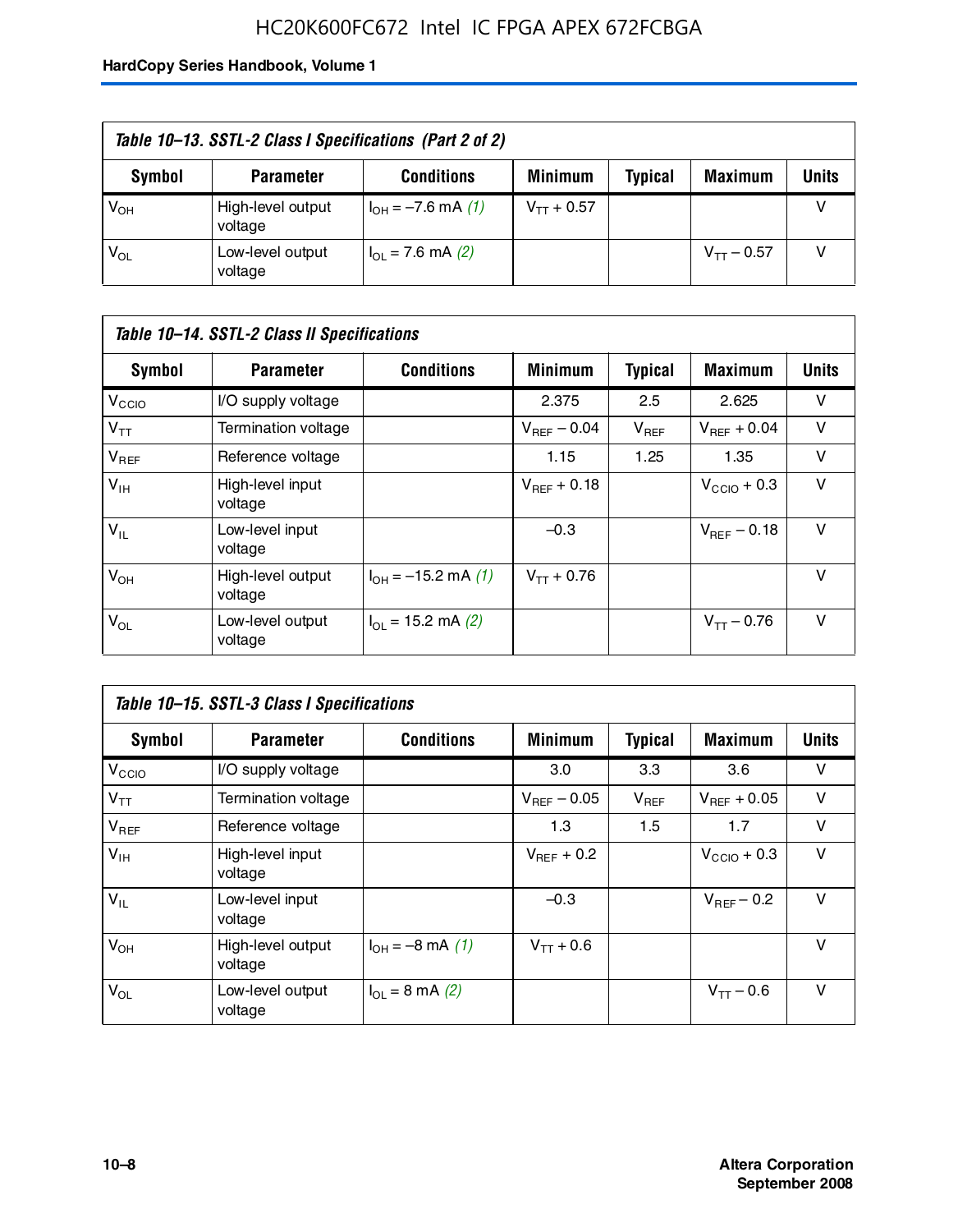# **Recommended Operating Conditions**

| Table 10–16. SSTL-3 Class II Specifications |                              |                             |                         |                |                        |              |  |
|---------------------------------------------|------------------------------|-----------------------------|-------------------------|----------------|------------------------|--------------|--|
| Symbol                                      | <b>Parameter</b>             | <b>Conditions</b>           | <b>Minimum</b>          | <b>Typical</b> | <b>Maximum</b>         | <b>Units</b> |  |
| $V_{\rm CCIO}$                              | I/O supply voltage           |                             | 3.0                     | 3.3            | 3.6                    | v            |  |
| $V_{TT}$                                    | Termination voltage          |                             | $V_{\text{BFF}}$ – 0.05 | $V_{REF}$      | $V_{BFF}$ + 0.05       | v            |  |
| $V_{REF}$                                   | Reference voltage            |                             | 1.3                     | 1.5            | 1.7                    | v            |  |
| $V_{IH}$                                    | High-level input<br>voltage  |                             | $V_{\text{BFF}} + 0.2$  |                | $V_{CCD}$ + 0.3        | v            |  |
| $V_{IL}$                                    | Low-level input<br>voltage   |                             | $-0.3$                  |                | $V_{\text{BFF}}$ – 0.2 | $\vee$       |  |
| $V_{OH}$                                    | High-level output<br>voltage | $I_{OH} = -16$ mA (1)       | $V_{TT}$ + 0.8          |                |                        | v            |  |
| $V_{OL}$                                    | Low-level output<br>voltage  | $I_{\text{OL}}$ = 16 mA (2) |                         |                | $V_{TT} - 0.8$         | v            |  |

| Table 10-17. HSTL Class I I/O Specifications |                              |                             |                         |                |                  |              |  |
|----------------------------------------------|------------------------------|-----------------------------|-------------------------|----------------|------------------|--------------|--|
| Symbol                                       | <b>Parameter</b>             | <b>Conditions</b>           | <b>Minimum</b>          | <b>Typical</b> | <b>Maximum</b>   | <b>Units</b> |  |
| $V_{\rm CCIO}$                               | I/O supply voltage           |                             | 1.71                    | 1.8            | 1.89             | v            |  |
| $V_{TT}$                                     | Termination voltage          |                             | $V_{\text{BFF}}$ – 0.05 | $V_{REF}$      | $V_{BFF}$ + 0.05 | v            |  |
| $V_{REF}$                                    | Reference voltage            |                             | 0.68                    | 0.75           | 0.90             | $\vee$       |  |
| $V_{\text{IH}}$                              | High-level input<br>voltage  |                             | $V_{BFF}$ + 0.1         |                | $V_{CClO}$ + 0.3 | v            |  |
| $V_{IL}$                                     | Low-level input<br>voltage   |                             | $-0.3$                  |                | $V_{BFF}$ – 0.1  | $\vee$       |  |
| $V_{OH}$                                     | High-level output<br>voltage | $I_{OH} = -8$ mA (1)        | $V_{\text{CCIO}} - 0.4$ |                |                  | $\vee$       |  |
| $V_{OL}$                                     | Low-level output<br>voltage  | $I_{OL} = 8 \text{ mA} (2)$ |                         |                | 0.4              | $\vee$       |  |

| Table 10-18. LVPECL Specifications (Part 1 of 2) |                                 |                |         |                |              |  |  |
|--------------------------------------------------|---------------------------------|----------------|---------|----------------|--------------|--|--|
| Symbol                                           | <b>Parameter</b>                | <b>Minimum</b> | Typical | <b>Maximum</b> | <b>Units</b> |  |  |
| V <sub>CCIO</sub>                                | <b>Output Supply</b><br>Voltage | 3.135          | 3.3     | 3.465          | v            |  |  |
| $V_{IH}$                                         | Low-level input<br>voltage      | 1,300          |         | 1,700          | mV           |  |  |
| $V_{IL}$                                         | High-level input<br>voltage     | 2.100          |         | 2,600          | mV           |  |  |
| $V_{OH}$                                         | Low-level output<br>voltage     | 1,450          |         | 1,650          | mV           |  |  |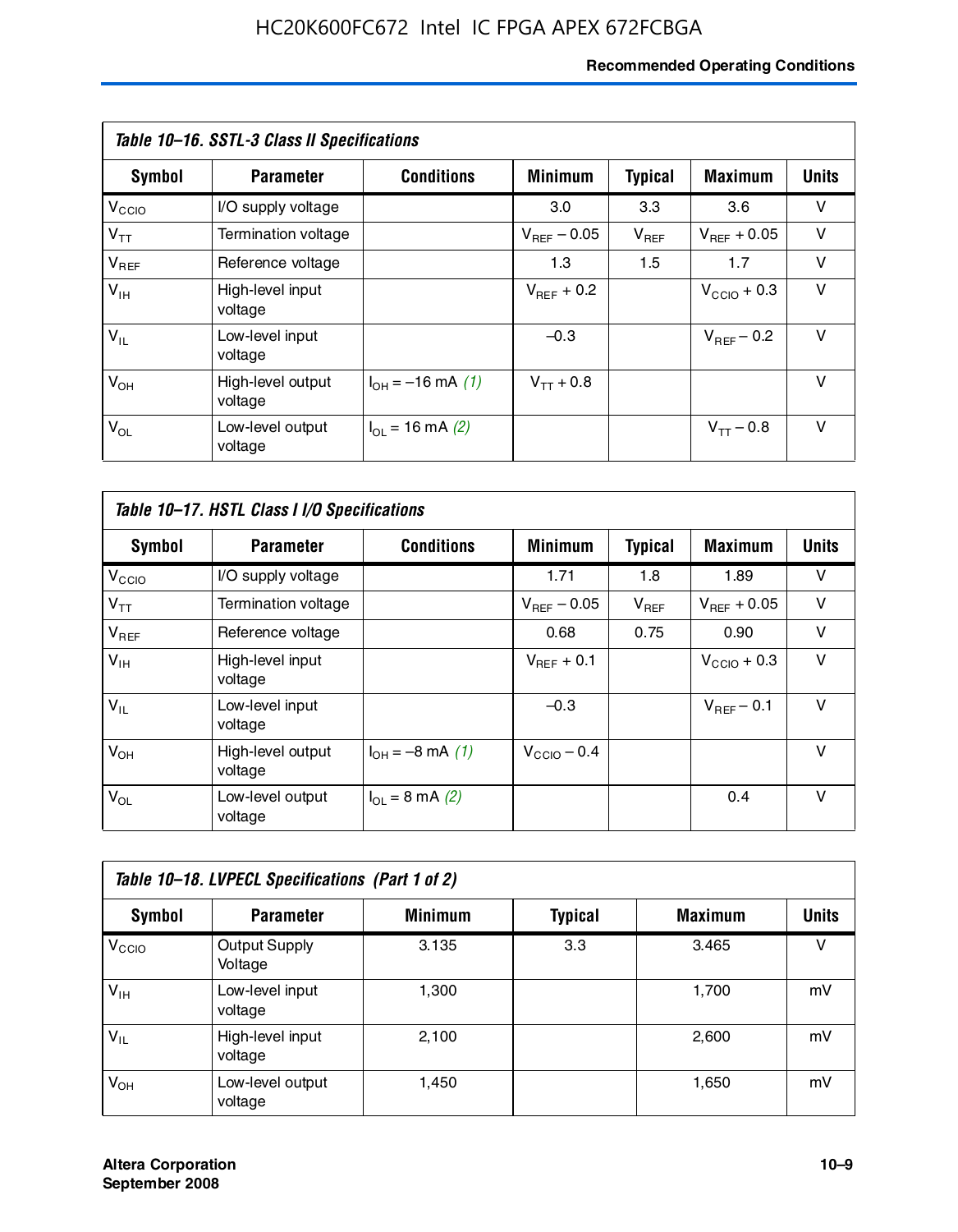# HC20K600FC672 Intel IC FPGA APEX 672FCBGA

| Table 10-18. LVPECL Specifications (Part 2 of 2) |                                         |                |                |                |              |  |  |
|--------------------------------------------------|-----------------------------------------|----------------|----------------|----------------|--------------|--|--|
| Symbol                                           | <b>Parameter</b>                        | <b>Minimum</b> | <b>Typical</b> | <b>Maximum</b> | <b>Units</b> |  |  |
| $V_{OL}$                                         | High-level output<br>voltage            | 2,275          |                | 2,420          | mV           |  |  |
| $V_{ID}$                                         | Input voltage<br>differential           | 400            | 600            | 950            | mV           |  |  |
| $V_{OD}$                                         | Output voltage<br>differential          | 625            | 800            | 950            | mV           |  |  |
| $t_r$ , $t_f$                                    | Rise and fall time<br>(20 to 80%)       | 85             |                | 325            | ps           |  |  |
| t <sub>DSKEW</sub>                               | Differential skew                       |                |                | 25             | ps           |  |  |
| $t_{\rm O}$                                      | Output load                             |                | 150            |                | Ω            |  |  |
| $R_{\rm L}$                                      | Receiver differential<br>input resistor |                | 100            |                | Ω            |  |  |

| Table 10–19. 3.3-V AGP I/O Specifications |                              |                               |                               |                |                               |              |  |
|-------------------------------------------|------------------------------|-------------------------------|-------------------------------|----------------|-------------------------------|--------------|--|
| <b>Symbol</b>                             | <b>Parameter</b>             | <b>Conditions</b>             | <b>Minimum</b>                | <b>Typical</b> | Maximum                       | <b>Units</b> |  |
| V <sub>CCIO</sub>                         | I/O supply voltage           |                               | 3.15                          | 3.3            | 3.45                          | v            |  |
| $V_{REF}$                                 | Reference voltage            |                               | $0.39 \times V_{\text{CCIO}}$ |                | $0.41 \times V_{\text{CCIO}}$ | v            |  |
| $V_{\text{IH}}$                           | High-level input<br>voltage  |                               | $0.5 \times V_{\text{CCLO}}$  |                | $V_{CClO}$ + 0.5              | v            |  |
| $V_{IL}$                                  | Low-level input<br>voltage   |                               |                               |                | $0.3 \times V_{\text{CCIO}}$  | $\vee$       |  |
| $V_{OH}$                                  | High-level output<br>voltage | $I_{\text{OUT}} = -500 \mu A$ | $0.9 \times V_{\text{CCIO}}$  |                | 3.6                           | $\vee$       |  |
| $V_{OL}$                                  | Low-level output<br>voltage  | $I_{\text{OUT}} = 1500 \mu A$ |                               |                | $0.1 \times V_{\text{CCIO}}$  | $\vee$       |  |
| ı,                                        | Input pin leakage<br>current | $0 < V_{IN} < V_{CCIO}$       | $-10$                         |                | 10                            | μA           |  |

| Table 10–20. CTT I/O Specifications (Part 1 of 2) |                                      |                   |                 |                |                |       |  |
|---------------------------------------------------|--------------------------------------|-------------------|-----------------|----------------|----------------|-------|--|
| <b>Symbol</b>                                     | <b>Parameter</b>                     | <b>Conditions</b> | <b>Minimum</b>  | <b>Typical</b> | <b>Maximum</b> | Units |  |
| V <sub>CIO</sub>                                  | I/O supply voltage                   |                   | 3.0             | 3.3            | 3.6            |       |  |
| $V_{TT}/V_{REF}$ (3)                              | Termination and<br>reference voltage |                   | 1.35            | 1.5            | 1.65           |       |  |
| $V_{IH}$                                          | High-level input<br>voltage          |                   | $V_{BFF}$ + 0.2 |                |                |       |  |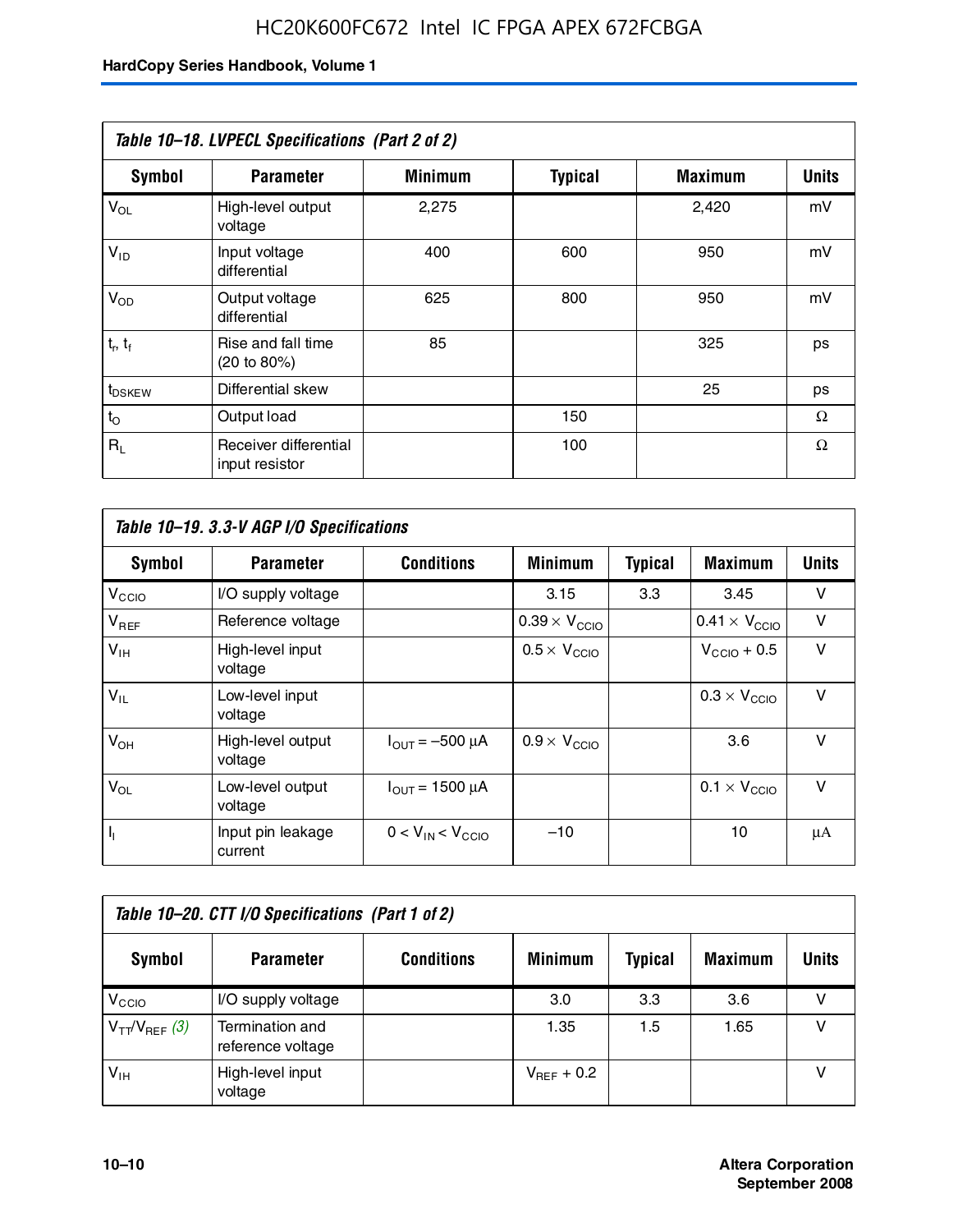# **Recommended Operating Conditions**

| Table 10–20. CTT I/O Specifications (Part 2 of 2) |                                                      |                                                         |                 |                |                 |        |  |
|---------------------------------------------------|------------------------------------------------------|---------------------------------------------------------|-----------------|----------------|-----------------|--------|--|
| Symbol                                            | <b>Parameter</b>                                     | <b>Conditions</b>                                       | <b>Minimum</b>  | <b>Typical</b> | <b>Maximum</b>  | Units  |  |
| $V_{IL}$                                          | Low-level input<br>voltage                           |                                                         |                 |                | $V_{BFF}$ – 0.2 | $\vee$ |  |
| H,                                                | Input pin leakage<br>current                         | $0 < V_{IN} < V_{CC10}$                                 | $-10$           |                | 10              | μA     |  |
| $V_{OH}$                                          | High-level output<br>voltage                         | $I_{OH} = -8 \text{ mA} (1)$                            | $V_{BFF}$ + 0.4 |                |                 | $\vee$ |  |
| $V_{OL}$                                          | Low-level output<br>voltage                          | $I_{\Omega} = 8 \text{ mA} (2)$                         |                 |                | $V_{BFF}$ – 0.4 | $\vee$ |  |
| $I_{\odot}$                                       | Output leakage<br>current (when output<br>is high Z) | GND $\triangleleft V_{\text{OUT}} \leq V_{\text{CCIO}}$ | $-10$           |                | 10              | μA     |  |

*Notes to Tables 10–5 through 10–20:*

(1) The  $I_{OH}$  parameter refers to high-level output current.

(2) The  $I_{OL}$  parameter refers to low-level output current. This parameter applies to open-drain pins as well as output pins.

(3)  $V_{REF}$  specifies center point of switching range.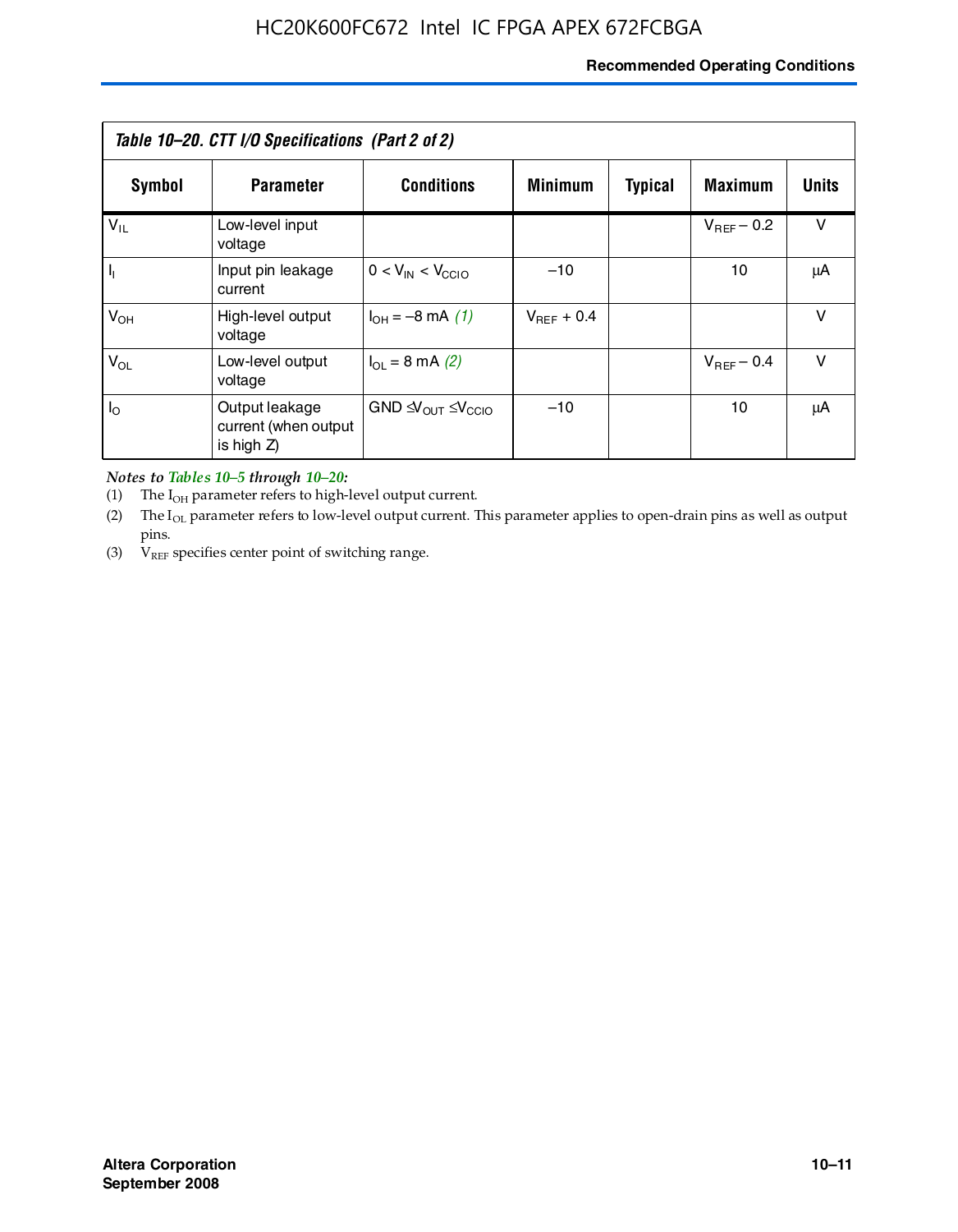Figure 10–1 shows the output drive characteristics of HardCopy APEX devices.



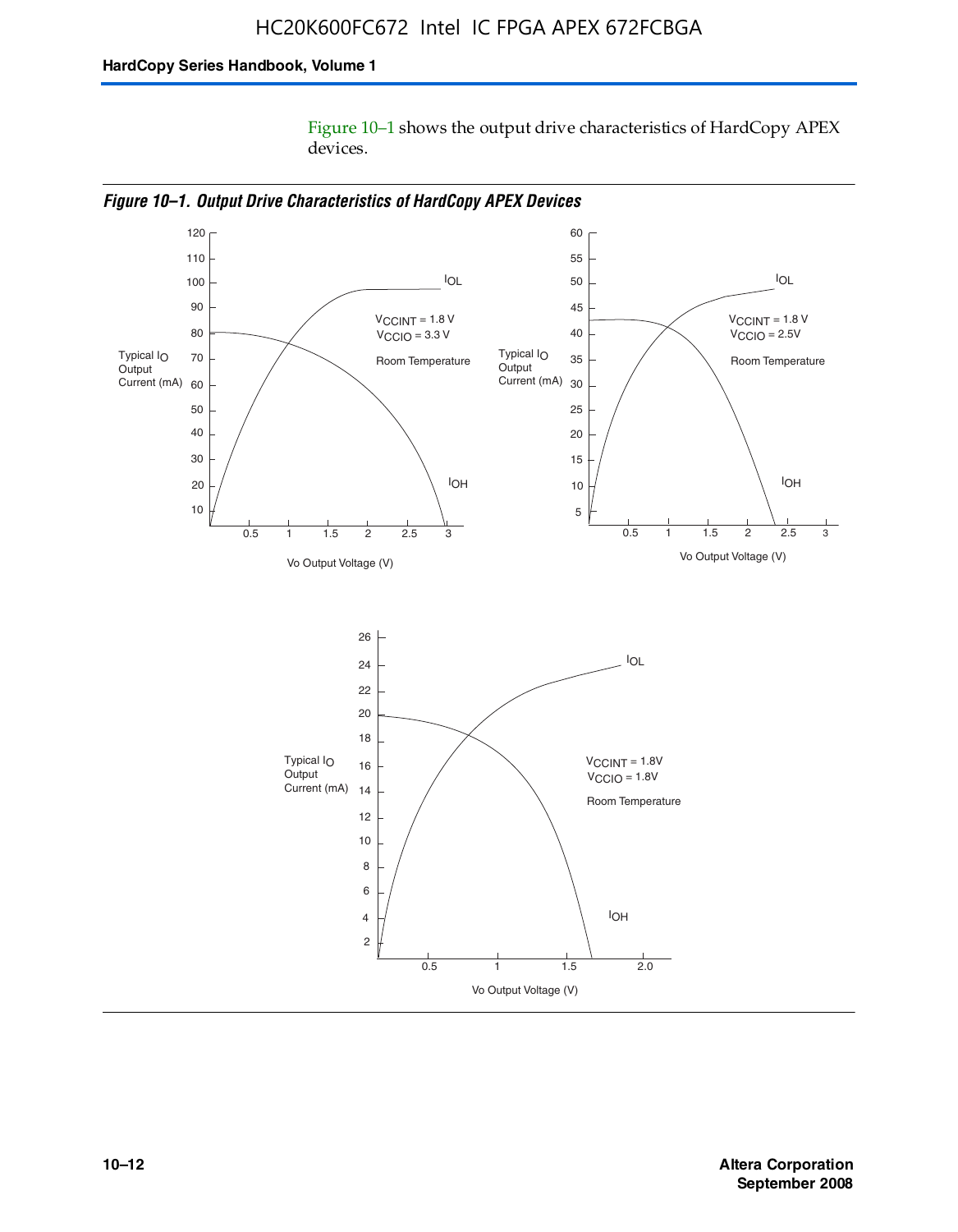Figure 10–2 shows the timing model for bidirectional I/O pin timing.

*Figure 10–2. Synchronous Bidirectional Pin External Timing*



Tables 10–21 and 10–22 describe HardCopy APEX device external timing parameters.

| <b>Table 10–21. HardCopy APEX Device External Timing Parameters Note (1)</b> |                                                                |                   |  |  |  |  |
|------------------------------------------------------------------------------|----------------------------------------------------------------|-------------------|--|--|--|--|
| Symbol                                                                       | <b>Clock Parameter</b>                                         | <b>Conditions</b> |  |  |  |  |
| t <sub>insu</sub>                                                            | Setup time with global clock at IOE register                   |                   |  |  |  |  |
| t <sub>інн</sub>                                                             | Hold time with global clock at IOE register                    |                   |  |  |  |  |
| ι <sub>ουτςο</sub>                                                           | Clock-to-output delay with global clock at IOE output register | $C1 = 35 pF$      |  |  |  |  |
| <b>t</b> INSUPLL                                                             | Setup time with PLL clock at IOE input register                |                   |  |  |  |  |
| <b>t</b> INHPLL                                                              | Hold time with PLL clock at IOE input register                 |                   |  |  |  |  |
| <b>TOUTCOPLL</b>                                                             | Clock-to-output delay with PLL clock at IOE output register    | $C1 = 35 pF$      |  |  |  |  |

| Table 10–22. HardCopy APEX Device External Bidirectional Timing Parameters (Part 1 of 2) Note (1) |                                                                                       |              |  |  |  |  |
|---------------------------------------------------------------------------------------------------|---------------------------------------------------------------------------------------|--------------|--|--|--|--|
| Symbol                                                                                            | <b>Condition</b>                                                                      |              |  |  |  |  |
| <b><i>L</i>INSUBIDIR</b>                                                                          | Setup time for bidirectional pins with global clock at LAB-adjacent input<br>register |              |  |  |  |  |
| <b><i>L</i>INHBIDIR</b>                                                                           | Hold time for bidirectional pins with global clock at LAB-adjacent input<br>register  |              |  |  |  |  |
| <b>LOUTCOBIDIR</b>                                                                                | Clock-to-output delay for bidirectional pins with global clock at IOE<br>register     | $C1 = 35 pF$ |  |  |  |  |
| <b>T</b> x <sub>7BIDIR</sub>                                                                      | Synchronous output enable register to output buffer disable delay                     | $C1 = 35 pF$ |  |  |  |  |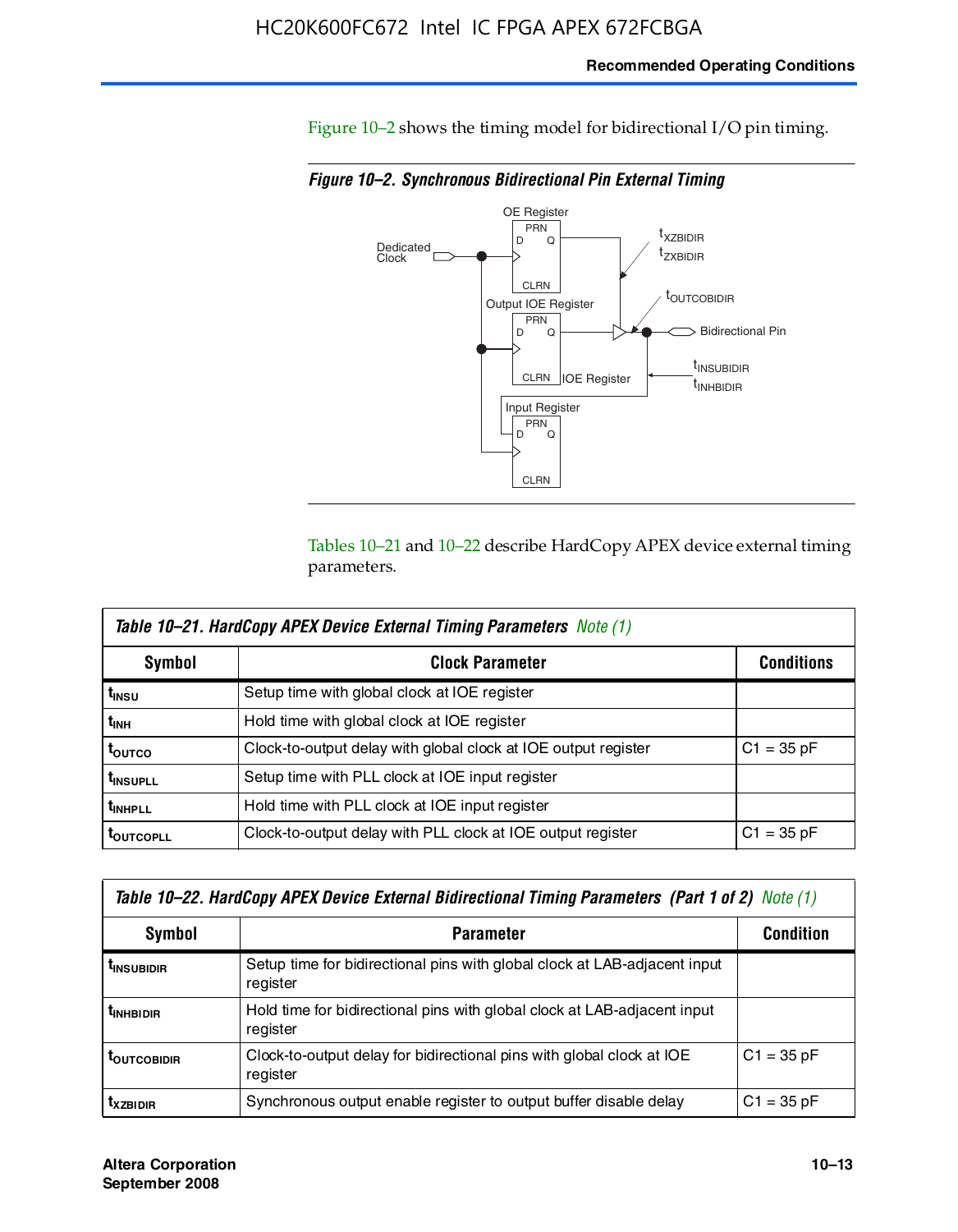| Table 10–22. HardCopy APEX Device External Bidirectional Timing Parameters (Part 2 of 2) Note (1) |                                                                                    |                  |  |  |  |
|---------------------------------------------------------------------------------------------------|------------------------------------------------------------------------------------|------------------|--|--|--|
| Symbol                                                                                            | <b>Parameter</b>                                                                   | <b>Condition</b> |  |  |  |
| t <sub>zxbidir</sub>                                                                              | Synchronous output enable register to output buffer enable delay                   | $C1 = 35 pF$     |  |  |  |
| <b>t</b> insubidirpll                                                                             | Setup time for bidirectional pins with PLL clock at LAB-adiacent input<br>register |                  |  |  |  |
| <b><i>LINHBIDIRPLL</i></b>                                                                        | Hold time for bidirectional pins with PLL clock at LAB-adjacent input<br>register  |                  |  |  |  |
| <b>TOUTCOBIDIRPLL</b>                                                                             | Clock-to-output delay for bidirectional pins with PLL clock at IOE register        | $C1 = 35 pF$     |  |  |  |
| <b>TXZBIDIRPLL</b>                                                                                | Synchronous output enable register to output buffer disable delay with<br>PLL      | $C1 = 35 pF$     |  |  |  |
| <i>t</i> zxbidirpll                                                                               | Synchronous output enable register to output buffer enable delay with<br>PLI.      | $C1 = 35 pF$     |  |  |  |

*Note to Tables 10–21 and 10–22:*

(1) These timing parameters are sample-tested only.

Tables 10–23 and 10–24 show the external timing parameters for HC20K1500 devices.

| Table 10-23. HC20K1500 External Timing Parameters<br>Note (1) |     |     |      |
|---------------------------------------------------------------|-----|-----|------|
| <b>Symbol</b>                                                 | Min | Max | Unit |
| t <sub>INSU</sub>                                             | 2.0 |     | ns   |
| $t_{\sf INH}$                                                 | 0.0 |     | ns   |
| t <sub>outco</sub>                                            | 2.0 | 5.0 | ns   |
| t <sub>INSUPLL</sub>                                          | 3.3 |     | ns   |
| t <sub>INHPLL</sub>                                           | 0.0 |     | ns   |
| <b>toutcopll</b>                                              | 0.5 | 2.1 | ns   |

| Table 10–24. HC20K1500 External Bidirectional Timing Parameters<br>(Part 1 of 2) Note $(1)$ |     |     |      |
|---------------------------------------------------------------------------------------------|-----|-----|------|
| <b>Symbol</b>                                                                               | Min | Max | Unit |
| t <sub>insubidir</sub>                                                                      | 1.9 |     | ns   |
| t <sub>inhBidir</sub>                                                                       | 0.0 |     | ns   |

**t**<sub>outcobidir 1 2.0 1 5.0 ns</sub> **tXZBIDIR** 7.1 ns **t<sub>zxbidir</sub>** https://www.flood.com/distance/community/community/community/community/community/community/community/ t<sub>INSUBIDIRPLL</sub> 3.9 and 3.9 ns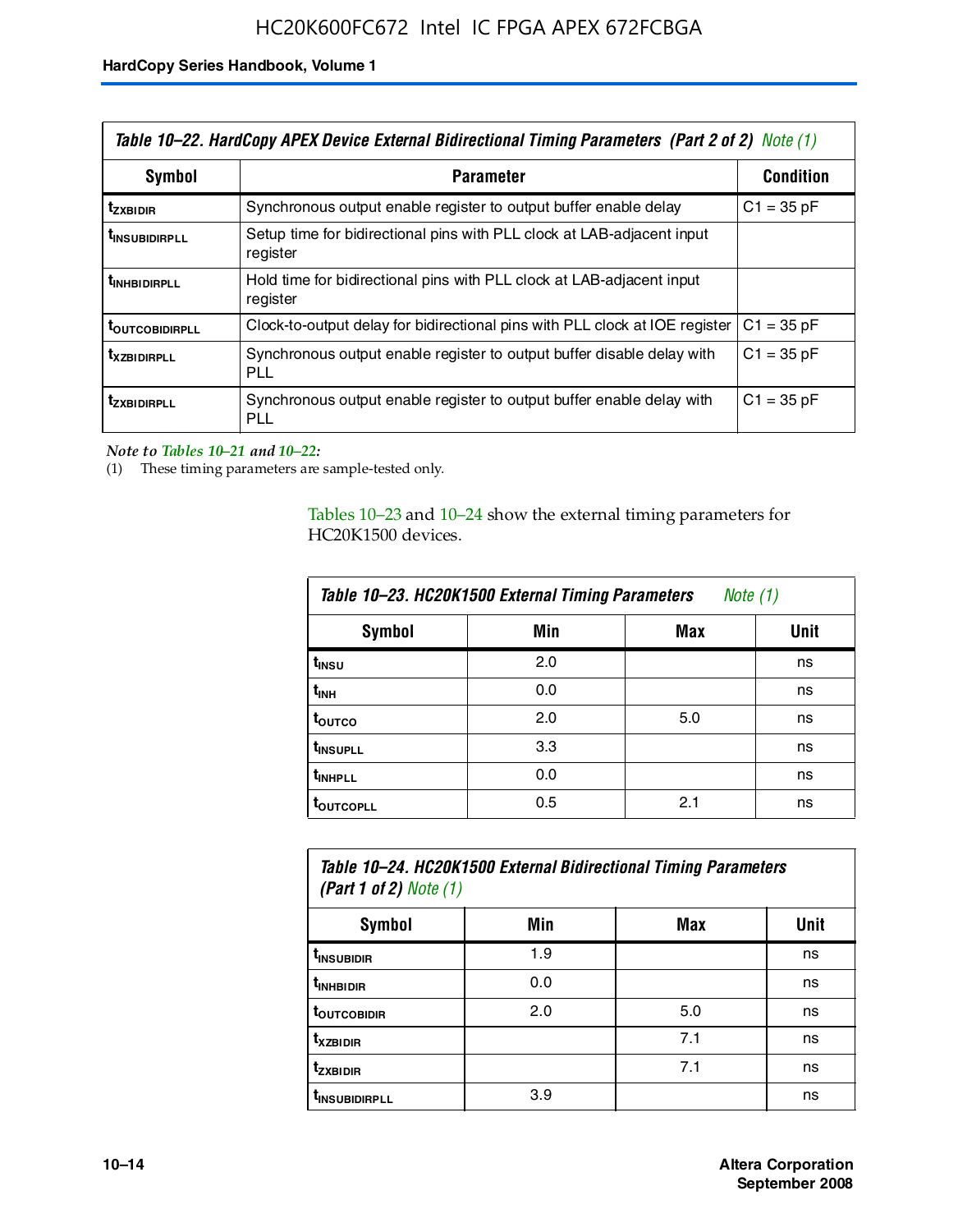| Table 10–24. HC20K1500 External Bidirectional Timing Parameters<br>(Part 2 of 2) Note $(1)$ |     |     |      |
|---------------------------------------------------------------------------------------------|-----|-----|------|
| Symbol                                                                                      | Min | Max | Unit |
| <b><i>UNHBIDIRPLL</i></b>                                                                   | 0.0 |     | ns   |
| <b><i>LOUTCOBIDIRPLL</i></b>                                                                | 0.5 | 2.1 | ns   |
| <b>TXZBIDIRPLL</b>                                                                          |     | 4.2 | ns   |
| <sup>T</sup> ZXBIDIRPLL                                                                     |     | 4.2 | ns   |

*Note to Tables 10–23 and 10–24:*

(1) Timing information is preliminary. Final timing information will be available in a future version of this data sheet.

**Document Revision History**

Table 10–25 shows the revision history for this chapter.

| Table 10–25. Document Revision History |                                                                                     |                           |
|----------------------------------------|-------------------------------------------------------------------------------------|---------------------------|
| <b>Date and Document</b><br>Version    | <b>Changes Made</b>                                                                 | <b>Summary of Changes</b> |
| September 2008,<br>V <sub>2.3</sub>    | Updated chapter number and metadata.                                                |                           |
| June 2007, v2.2                        | Minor text edits.                                                                   |                           |
| December 2006<br>v2.1                  | Updated revision history.                                                           |                           |
| March 2006                             | Formerly chapter 12; no content change.                                             |                           |
| January 2005<br>v2.0                   | Update device names and other minor textual changes.                                |                           |
| June 2003<br>v1.0                      | Initial release of <i>Operating Conditions</i> , in the HardCopy<br>Device Handbook |                           |